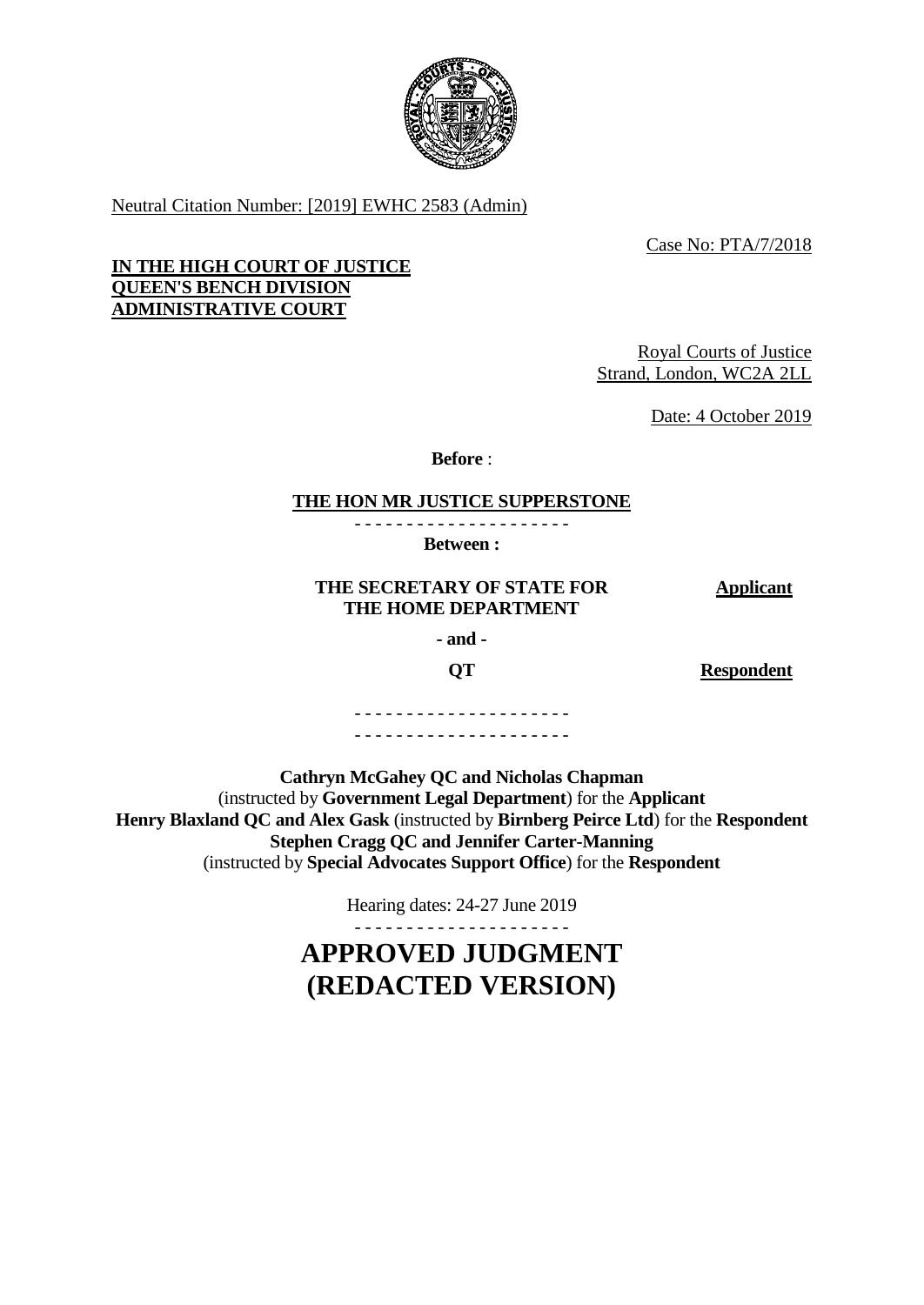*NOTE FROM THE JUDGE: This is the redacted judgment for publication. Where sections of the judgment have been gisted, the gist appears in italics, underlined and in square brackets below.*

# **The Hon Mr Justice Supperstone :**

## **Introduction**

- 1. By notice filed on 27 July 2018, the Secretary of State for the Home Department ("the Secretary of State") applied for (i) permission to impose terrorism prevention and investigation measures ("TPIM") on the Respondent ("QT"), (ii) permission to withhold closed material from QT under section 6 of the Terrorism Prevention and Investigation Measures Act 2011 ("the 2011 Act"), because it would not be in the public interest for that material to be disclosed, and (iii) an order requiring the anonymity of the Respondent. Permission to impose the TPIM and permission to withhold closed material was granted, and the anonymity order was made, on 30 July 2018. The TPIM notice was served on QT on 1 August 2018.
- 2. The TPIM notice, addressed to the Respondent, states that the Secretary of State imposes specified TPIM on him. The basis for this decision is set out in the notice in terms which track the relevant statutory provisions (see paragraph 8 below). It is the Secretary of State's case that QT has been involved in terrorism-related activity ("TRA"), as defined in the 2011 Act.
- 3. The measures contained in the Schedule to the TPIM notice were in respect of the following: overnight residence; travel; exclusion; movement directions; financial services; property; weapons and explosives; electronic communication device; association; work or studies; reporting; appointments; photography; and monitoring.
- 4. On 28 February 2019 QT was arrested for eight alleged breaches of his TPIM notice. He was remanded in custody. On 11 March 2019 the Secretary of State revoked the TPIM notice, on the basis that his incarceration alone was sufficient to mitigate the risk that QT posed of TRA. On 15 March 2019 QT pleaded guilty to all eight counts, and was sentenced to sixteen months' imprisonment. He is currently due to be released on licence in October 2019. When he is released from prison, the Secretary of State will consider whether his circumstances at that time justify the revival of the TPIM notice.
- 5. This is my OPEN judgment on the review of the TPIM, pursuant to section 9 of the 2011 Act. Part of the hearing was open, part was closed.
- 6. QT, who has made a witness statement, exercised his right not to attend the hearing, and accordingly did not give evidence. He was represented by Mr Henry Blaxland QC and Mr Alex Gask. The Secretary of State was represented by Ms Cathryn McGahey QC and Mr Nicholas Chapman. Mr Stephen Cragg QC and Ms Jennifer Carter-Manning acted as special advocates (SAs). I heard oral evidence in OPEN and CLOSED from MM, a witness from the Security Service, and from Ms Rebecca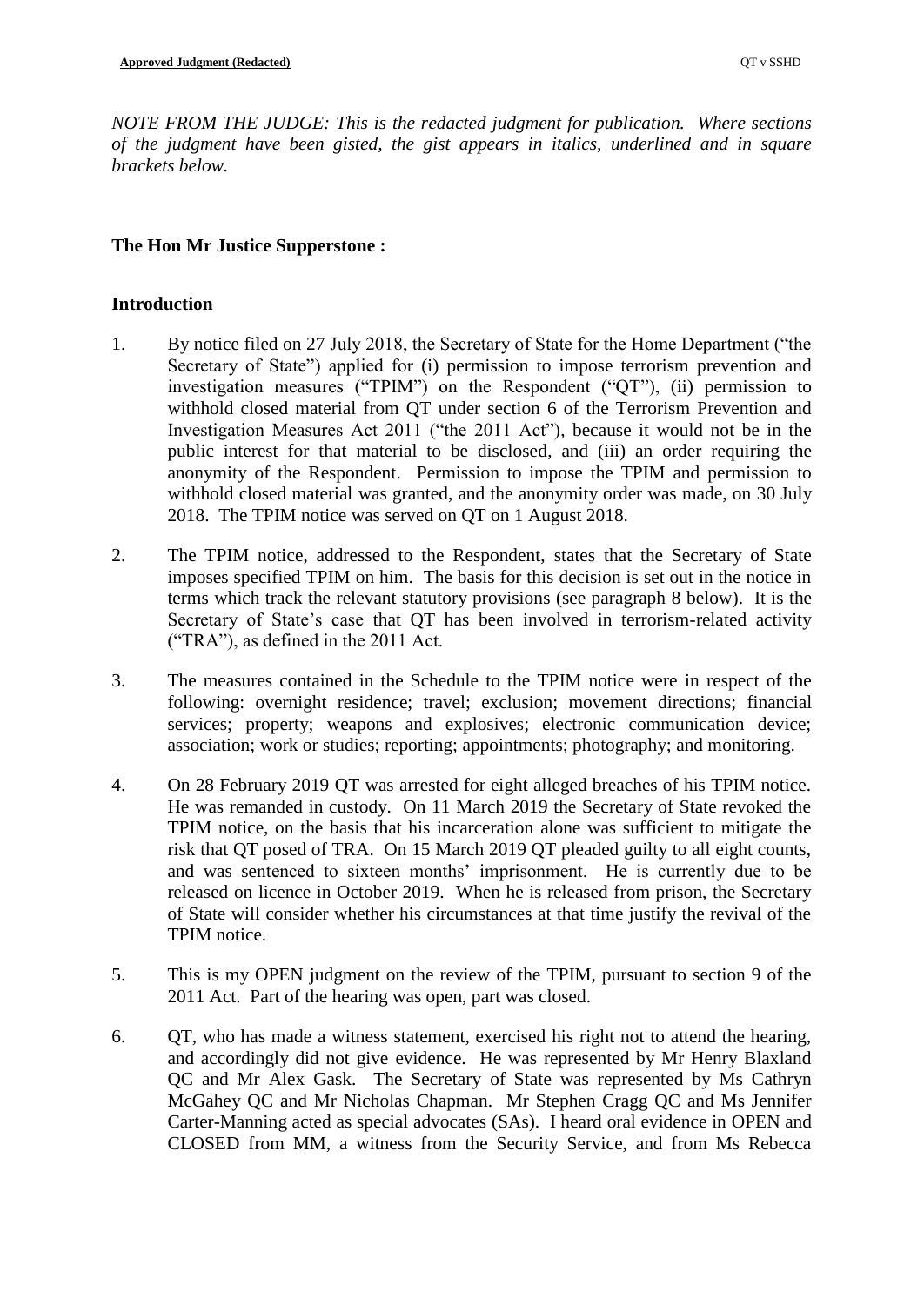Harvey, Head of TPIM and the Passport Seizure Team in the Office for Security and Counter Terrorism at the Home Office.

#### **The statutory framework**

#### *The imposition of a TPIM*

7. TPIMs were introduced by the 2011 Act. Section 2(1) of the 2011 Act gives the Secretary of State power to issue a notice imposing a TPIM on a person if five conditions are met. Section 2 provides, insofar as is material, as follows:

## "**2. Imposition of terrorism prevention and investigation measures**

(1) The Secretary of State may by notice (a 'TPIM notice') impose specified terrorism prevention and investigation measures on an individual if conditions A to E in section 3 are met.

(2) In this Act '*terrorism prevention and investigation measures*' means requirements, restrictions and other provision which may be made in relation to an individual by virtue of Schedule 1 (terrorism prevention and investigation measures). ..."

8. Section 3 of the 2011 Act sets out five conditions that must be met before TPIM measures may be imposed:

## "**3. Conditions A to E**

(1) Condition A is that the Secretary of State is satisfied, on the balance of probabilities, that the individual is, or has been, involved in terrorism-related activity (the 'relevant activity').

(2) Condition B is that some or all of the relevant activity is new terrorism-related activity.

(3) Condition C is that the Secretary of State reasonably considers that it is necessary, for purposes connected with protecting members of the public from a risk of terrorism, for terrorism prevention and investigation measures to be imposed on the individual.

(4) Condition D is that the Secretary of State reasonably considers that it is necessary, for purposes connected with preventing or restricting the individual's involvement in terrorism-related activity, for the specified terrorism prevention and investigation measures to be imposed on the individual.

(5) Condition E is that-

(a) the court gives the Secretary of State permission under section 6, or

(b) the Secretary of State reasonably considers that the urgency of the case requires terrorism prevention and investigation measures to be imposed without obtaining such permission.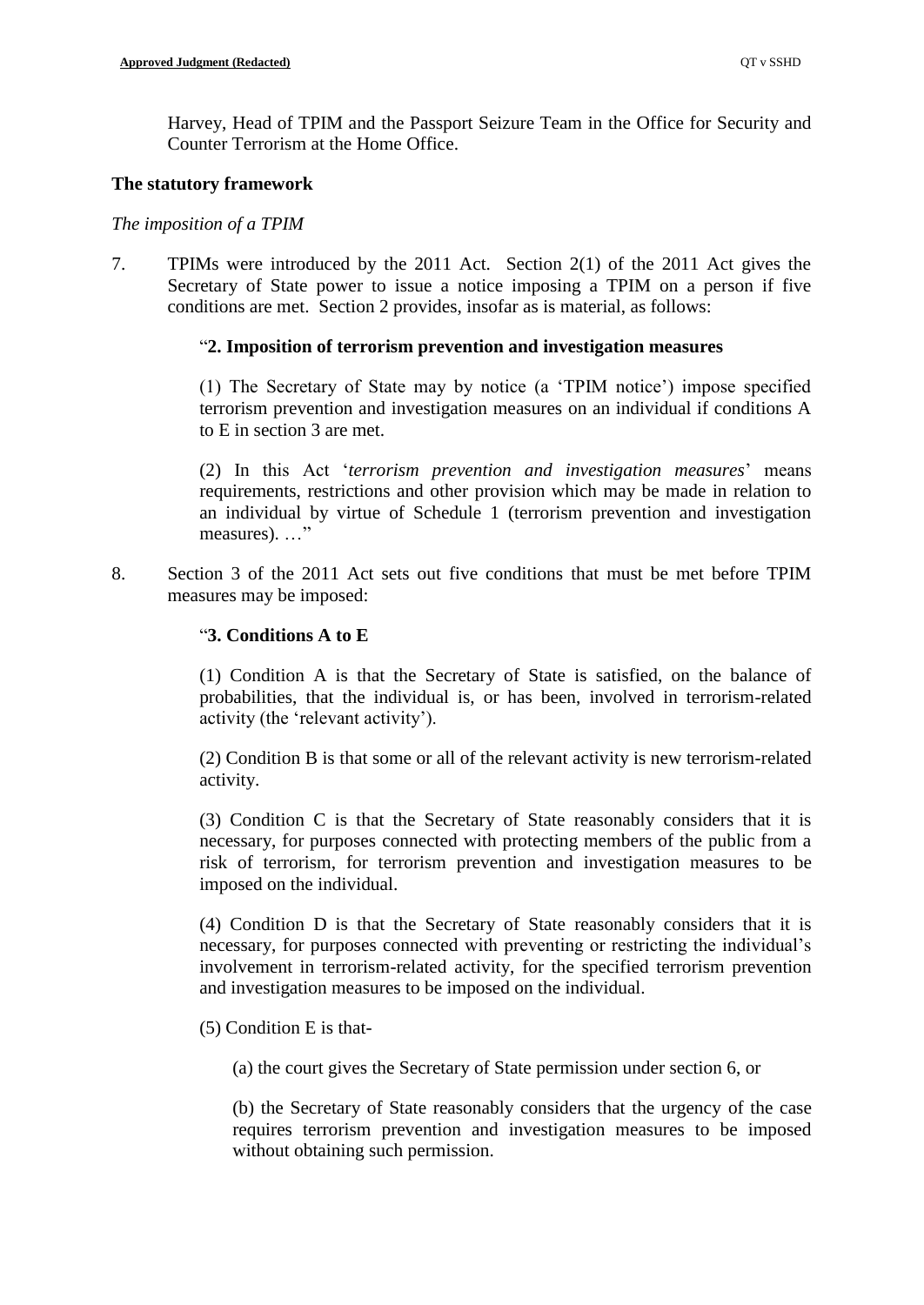(6) In this section '*new terrorism-related activity*' means-

(i) if no TPIM notice relating to the individual has ever been in force, terrorism-related activity occurring at any time (whether before or after the coming into force of this Act); …"

9. "*Terrorism-related activity*" as used in section 3 is defined in section 4 as follows:

#### "**4. Involvement in terrorism-related activity**

(1) For the purposes of this Act, involvement in terrorism-related activity is any one or more of the following-

(a) the commission, preparation or instigation of acts of terrorism;

(b) conduct which facilitates the commission, preparation or instigation of such acts, or which is intended to do so;

(c) conduct which gives encouragement to the commission, preparation or instigation of such acts, or which is intended to do so;

(d) conduct which gives support or assistance to individuals who are known or believed by the individual concerned to be involved in conduct falling within paragraph (a);

and for the purposes of this Act it is immaterial whether the acts of terrorism in question are specific acts of terrorism or acts of terrorism in general.

(2) For the purposes of this Act, it is immaterial whether an individual's involvement in terrorism-related activity occurs before or after the coming into force of this Act."

10. Section 30(1) of the 2011 Act defines "*terrorism*" by reference to sections 1(1)-(4) of the Terrorism Act 2000 ("the 2000 Act") which provides as follows:

## "**1. Terrorism: interpretation**

(1) In this Act 'terrorism' means the use or threat of action where-

(a) the action falls within subsection (2),

(b) the use or threat is designed to influence the government or an international governmental organisation or to intimidate the public or a section of the public, and

(c) the use or threat is made for the purpose of advancing a political, religious, racial or ideological cause.

- (2) Action falls within this subsection if it-
	- (a) involves serious violence against a person,
	- (b) involves serious damage to property,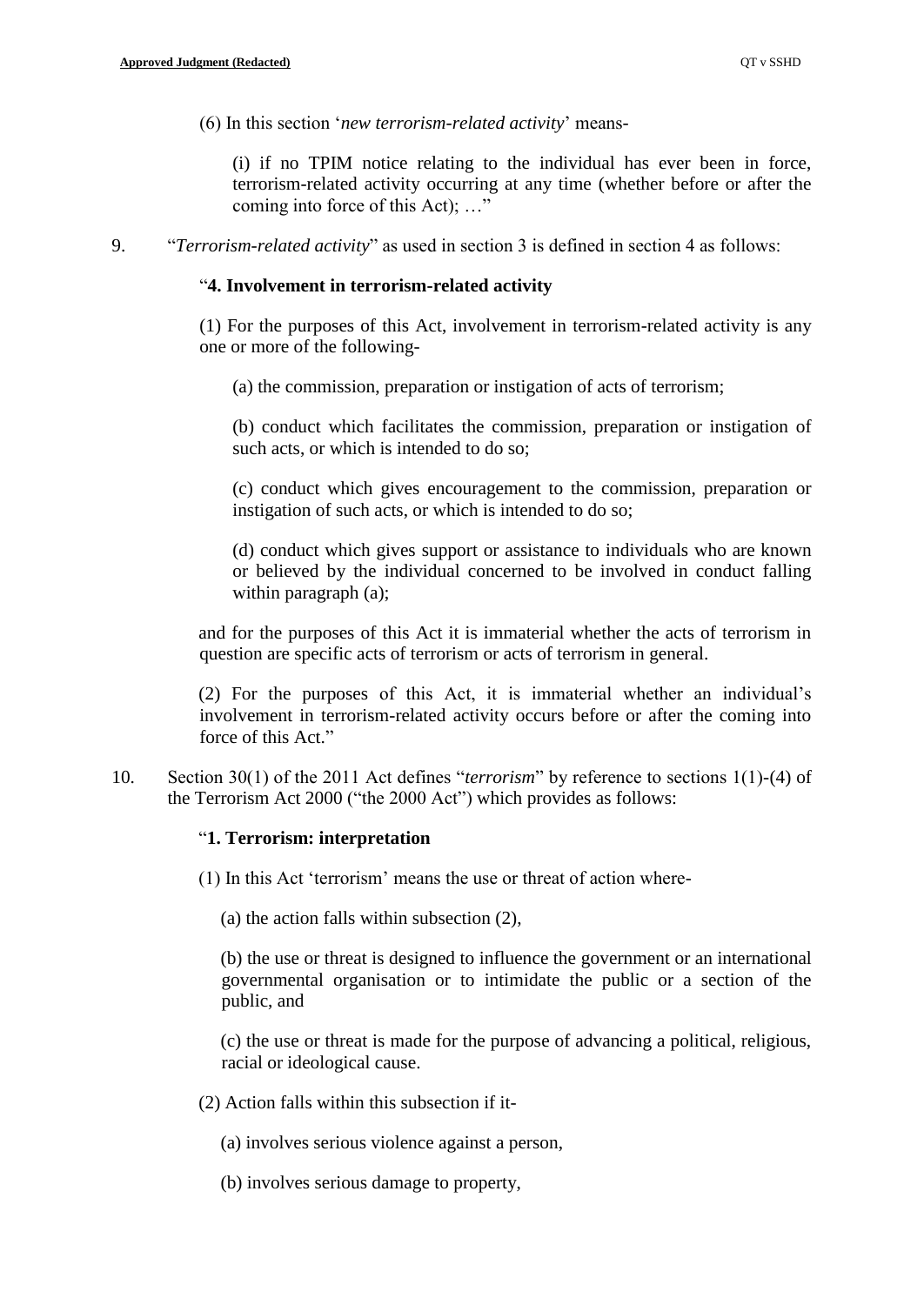(c) endangers a person's life, other than that of the person committing the action,

(d) creates a serious risk to the health or safety of the public or a section of the public, or

(e) is designed seriously to interfere with or seriously to disrupt an electronic system.

(3) The use or threat of action falling within subsection (2) which involves the use of firearms or explosives is terrorism whether or not subsection (1)(b) is satisfied.

(4) In this section-

(a) 'action' includes action outside the United Kingdom,

(b) a reference to any person or to property is a reference to any person, or to property, wherever situated,

(c) a reference to the public includes a reference to the public of a country other than the United Kingdom, and

(d) 'the government' means the government of the United Kingdom, of a part of the United Kingdom or of a country other than the United Kingdom."

## *The availability of prosecution*

11. Section 10(1) of the 2011 Act requires the Secretary of State to consult with the chief officer of the appropriate police force as to "whether there is evidence available that could realistically be used for the purposes of prosecuting the individual for an offence relating to terrorism" (s.10(2)). The chief officer must therefore consult the relevant prosecuting authority before responding to the Secretary of State (s.10(6)). Under s.10(5) the chief officer must also "secure that the investigation of the individual's conduct, with a view to a prosecution of the individual for an offence relating to terrorism, is kept under review throughout the period the TPIM notice is in force", and report on that review to the Secretary of State.

## *Ongoing review*

12. Section 11 of the 2011 Act provides as follows:

## "**11. Review of ongoing necessity**

During the period that a TPIM notice is in force, the Secretary of State must keep under review whether conditions C and D are met."

## *Revocation and revival*

13. Section 13 of the 2011 Act provides, where relevant:

# "**13. Revocation and revival of TPIM notices**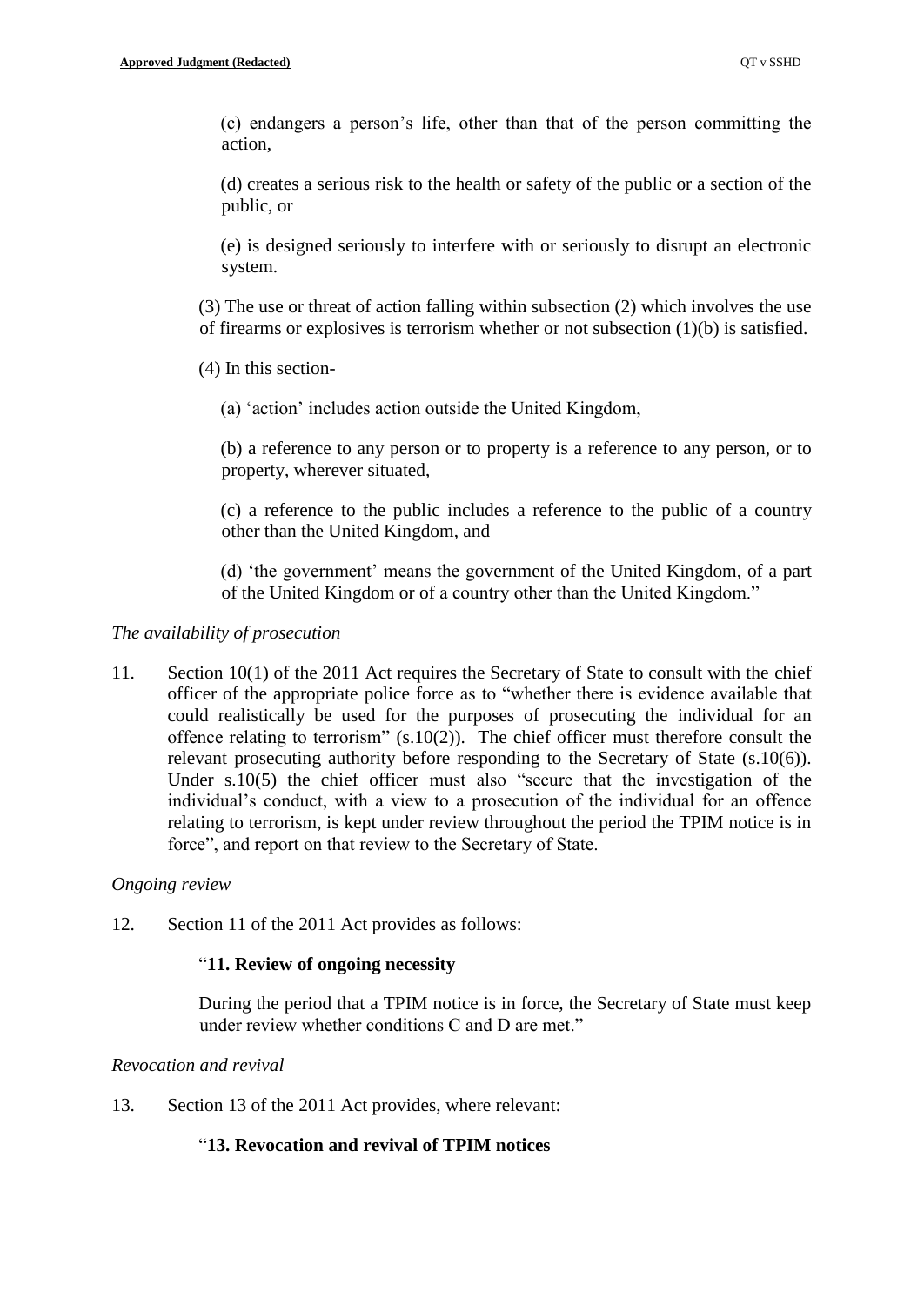(1) The Secretary of State may by notice (a 'revocation notice') revoke a TPIM notice at any time.

(2) The revocation of a TPIM notice takes effect when the revocation notice is served or, if different, at the time specified for this purpose in the revocation notice.

…

(6) The Secretary of State may, by notice (a 'revival notice') at any time revive a TPIM notice which-

…

(b) has been revoked,

if conditions A, C and D are met.

…

(9) A TPIM notice which is revived-

(a) comes back into force when the revival notice is served or, if later, at the time specified for this purpose in the revival notice; ..."

*The role of the court in a review under section 9*

14. Section 9 provides, insofar as is material:

#### "**9. Review hearing**

(1) On a review hearing held in compliance with directions under section 8(4), the function of the court is to review the decisions of the Secretary of State that the relevant conditions were met and continue to be met.

(2) In doing so, the court must apply the principles applicable on an application for judicial review.

…

(5) The court has the following powers (and only those powers) on a review hearing-

(a) power to quash the TPIM notice;

(b) power to quash measures specified in the TPIM notice;

(c) power to give directions to the Secretary of State for, or in relation to-

(i) the revocation of the TPIM notice, or

(ii) the variation of measures specified in the TPIM notice.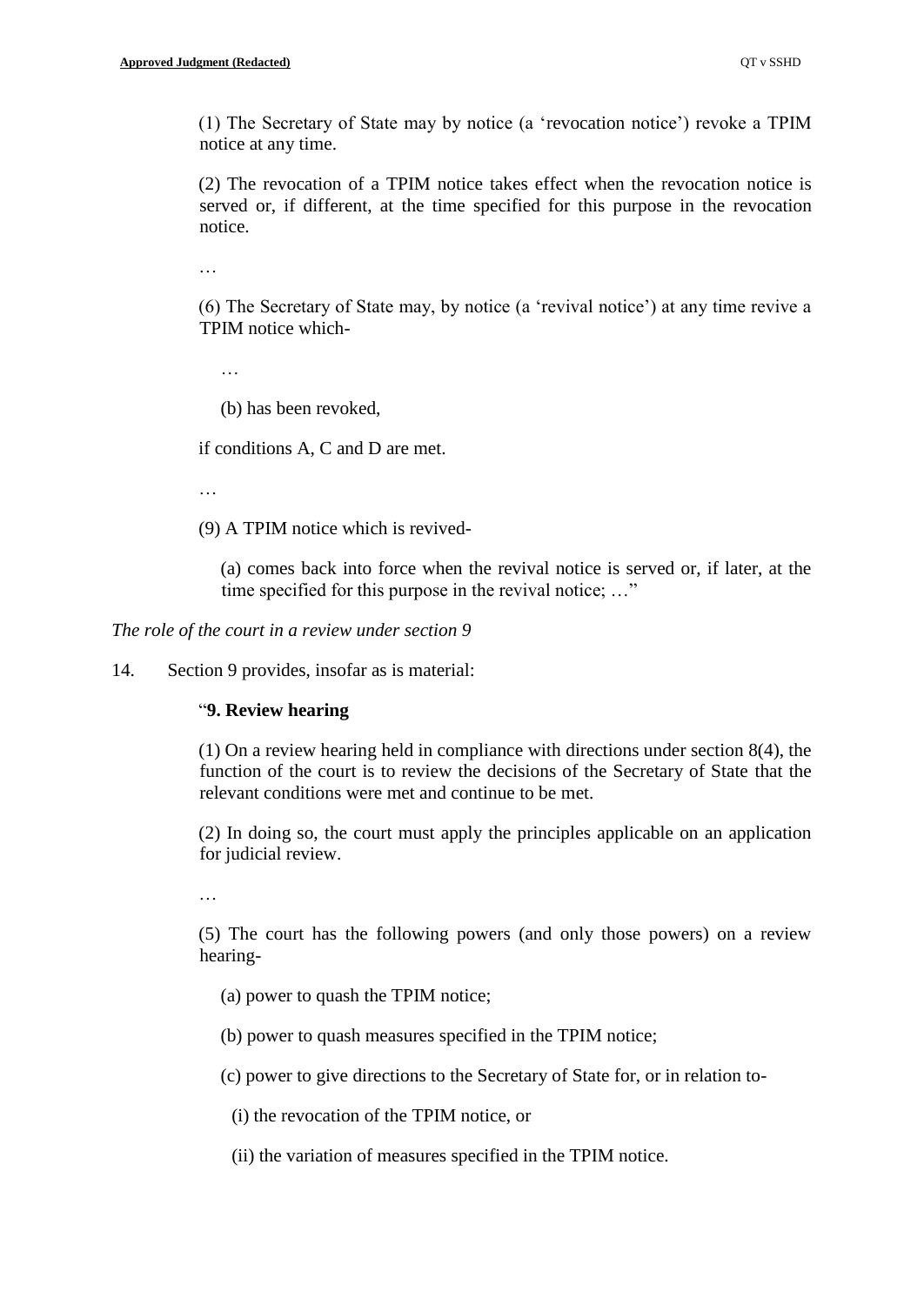(6) If the court does not exercise any of its powers under subsection (5), the court must decide that the TPIM notice is to continue in force.

(7) If the court exercises a power under subsection  $(5)(b)$  or  $(c)(ii)$ , the court must decide that the TPIM notice is to continue in force subject to that exercise of that power.

(8) In this section '*relevant conditions*' means-

- (a) condition A;
- (b) condition B;
- (c) condition C; and
- (d) condition D."

## **The background**

- 15. QT is a …, born in London. He was a … In his (unsigned) witness statement dated 6 December 2018 he says that he … in 2010 because of his faith … promotes and advertises alcohol and gambling which are contradictory to [his] faith". He says that he continues to … as a hobby.
- 16. He is estranged from ...
- 17. … on …. QT was arrested again on … due to his links to the attempt of two other persons, … and …, to smuggle themselves out of the UK. … [*He was subsequently tried for terrorism and related offences.*]:
	- i) …
	- ii) …
	- iii) …
	- iv) …
	- v) …
- 18. On … and QT were acquitted of all allegations against them other than in respect of Count 4 against QT, where the jury was unable to reach a verdict.
- 19. In … QT was remanded in custody and charged with two counts of fraud and one count of battery. He was acquitted of the battery charge, but convicted of both counts of fraud … for which he was receiving housing benefit. On … he was sentenced to a 10-month custodial sentence. For part of this sentence it is noted that he and …were in the same prison.
- 20. On … QT was charged with one count of encouraging the commission or preparation of acts of terrorism, contrary to s.1 of the 2006 Act in relation to a video he uploaded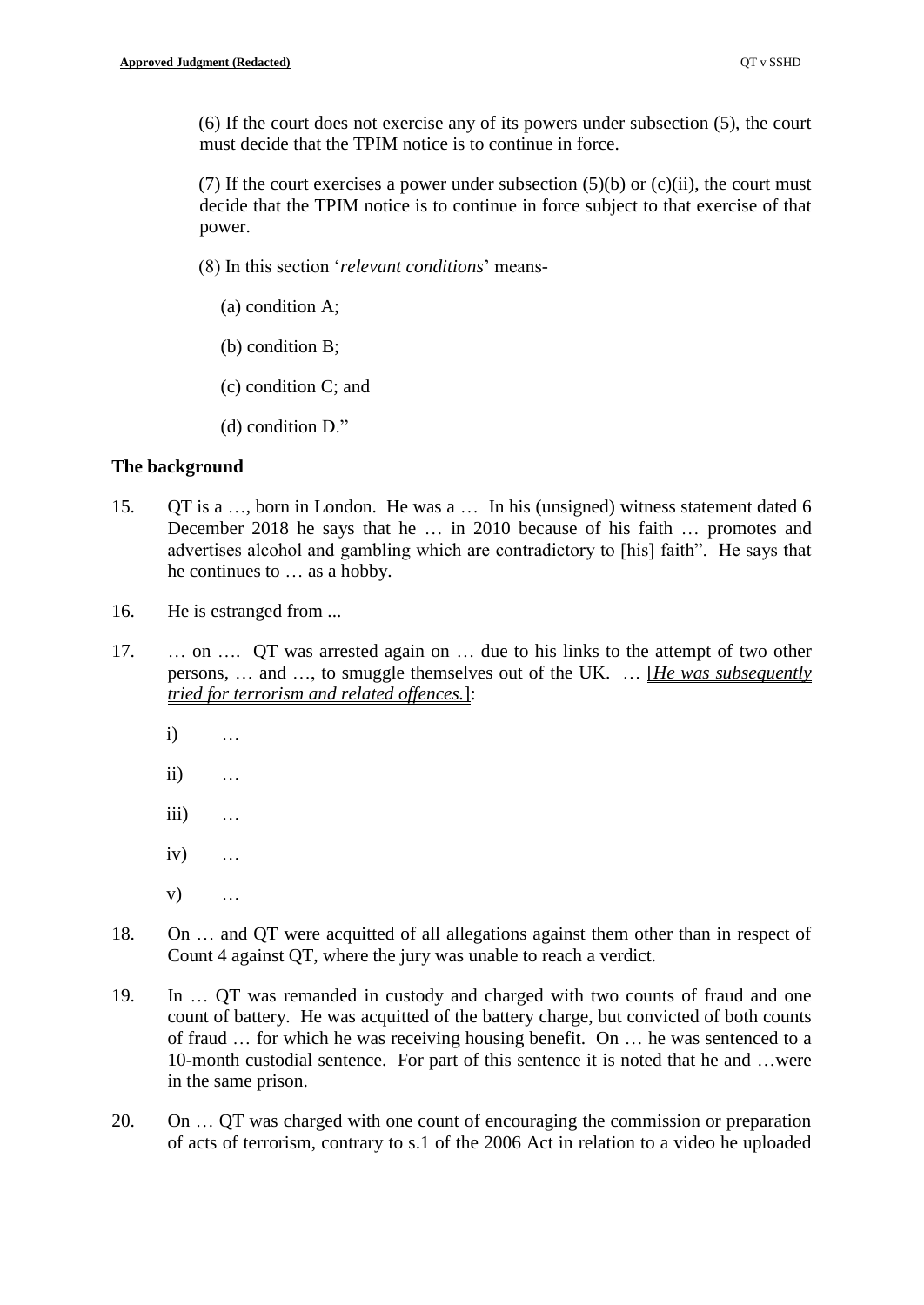to YouTube in … entitled … in which he was accused of …. On … he was acquitted of this charge and released from HMP ….

## **The Secretary of State's case**

- 21. It is the Secretary of State's case that QT has been involved in TRA, and that restrictions on his conduct, in the form of a TPIM notice, were (until revocation of the TPIM notice on 11 March 2019) necessary to prevent such activity.
- 22. It is the Secretary of State's case that QT is associated with ALM, an Islamist extremist organisation which was founded in the UK by Omar Bakri Mohammed ("OBM") in 1996.
- 23. QT denies that he is a member of ALM, although he admits having contact with individuals alleged by the Secretary of State to be ALM members.
- 24. However, as Ms Cathryn McGahey QC, for the Secretary of State, submits, the essential questions for the court are not whether QT is or has been a member of ALM, or what the precise status of ALM is at the moment, but whether QT has been involved in TRA and whether the TPIM imposed by the Secretary of State was necessary.
- 25. The Secretary of State's OPEN case against QT is set out in the following statements and their exhibits:
	- i) The Security Service statement on the threat posed by ALM dated 26 April 2019 ("the Security Service statement");
	- ii) The first amended OPEN national security statement on behalf of the Secretary of State dated 26 April 2019 ("NSS1");
	- iii) The second OPEN national security statement on behalf of the Secretary of State, dated 26 April 2019 ("NSS2");
	- iv) Witness statements of Rebecca Harvey dated 3 August 2018 and 16 May 2019.
- 26. The Secretary of State alleges that QT:
	- i) has attempted to travel to IS territory in the past, retains the capacity to do so and may retain the wish to do so;
	- ii) is a long-standing member of ALM, and through his membership and support of ALM has taken action for the benefit of ALM; and
	- iii) encourages the commission or preparation of acts of terrorism.

# **Evidence on behalf of the Secretary of State**

27. MM, a member of the Security Service, gave evidence in the OPEN and CLOSED parts of the hearing. In OPEN, he said that the Security Service statement on the threat posed by ALM was made by him. He also contributed to NSS1 and NSS2, in respect of which he gave evidence. Where the statements contain assertions of fact,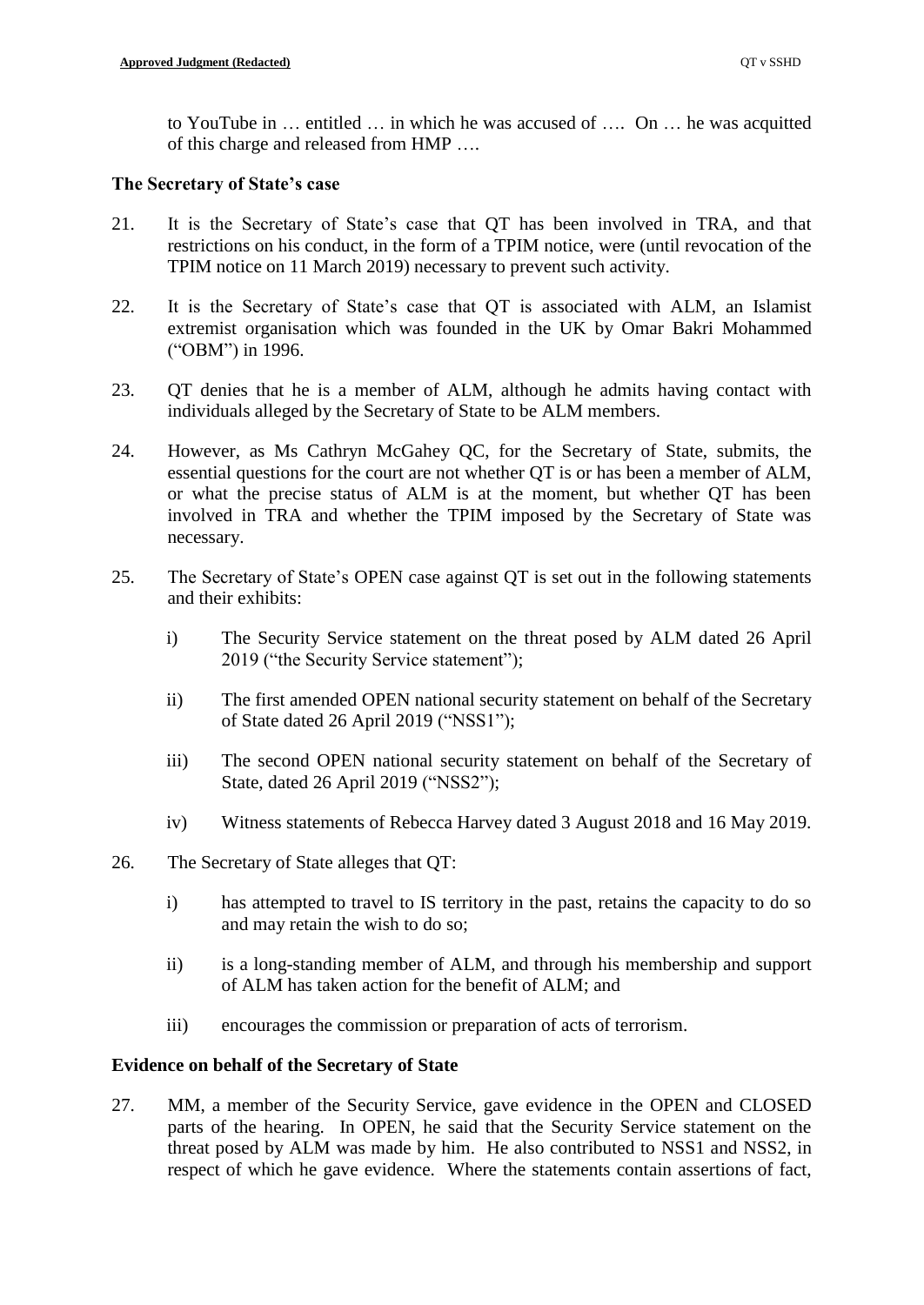he believes them to be true. Where they contain assessments, he said that they are assessments with which he agrees.

#### *(A) The Security Service statement*

- 28. The aim of ALM was, and remains, the establishment of an Islamic *caliphate* ruled by *sharia*. OBM publicly disbanded ALM in 2004, but it re-emerged under the name Al Ghurabaa/The Saved Sect.
- 29. On 12 August 2005 OBM was excluded from the UK. Thereafter, Anjem Choudary became the leader of ALM in the UK and OBM became ALM's worldwide and spiritual leader.
- 30. In July 2006 Al Ghurabaa/The Saved Sect was designated a proscribed organisation for the purposes of section 3 of the 2000 Act. In January 2010 the government laid Orders stating that ALM, Islam4UK, Call to Submission, Islamic Path and London School of Sharia should be treated as alternative names for the organisation and were therefore proscribed. Subsequently Muslims Against Crusades, Need for Khilafah, The Sharia Project and Islamic Dawah Association were also proscribed as further alternative names.
- 31. Hereafter "ALM" will be used to describe the group.
- 32. On 29 June 2014 Islamic State ("IS") declared that a *caliphate* had been established in the areas under its control in Syria and Iraq. IS uses violence and extortion to dominate territories under its control and encourages attacks overseas (para 28). ALM has pledged allegiance to IS, its leader Al-Baghdadi and the *caliphate* (para 28).
- 33. In August 2015, Anjem Choudary and Mizanur Rahman were charged with support for the Islamic State of Iraq and the Levant ("ISIL"). In December 2016 both were found guilty and sentenced to five and a half years' imprisonment. They were released on licence conditions in October 2018.
- 34. In 2016, TPIMs were imposed on ALM senior leadership figures, IM, JM, LG and LF. In 2018 TPIMs were imposed on ALM members JD, HB and HC (in addition to QT).
- 35. Under the heading "C. Threat posed by ALM and impact of disruptions", paragraphs 20 and 21 of the Security Service statement read:

"20. We assess that, notwithstanding the disruptive actions taken against the group, ALM continue to exist as a functioning organisation and a threat to national security. ALM, either as a group or through the actions of individual members, primarily engage in the radicalisation of others and creating a permissive environment for followers of its ideology to carry out Islamist extremist activities. As such we assess ALM members pose a threat to the national security of the UK and are known to participate in activities which include: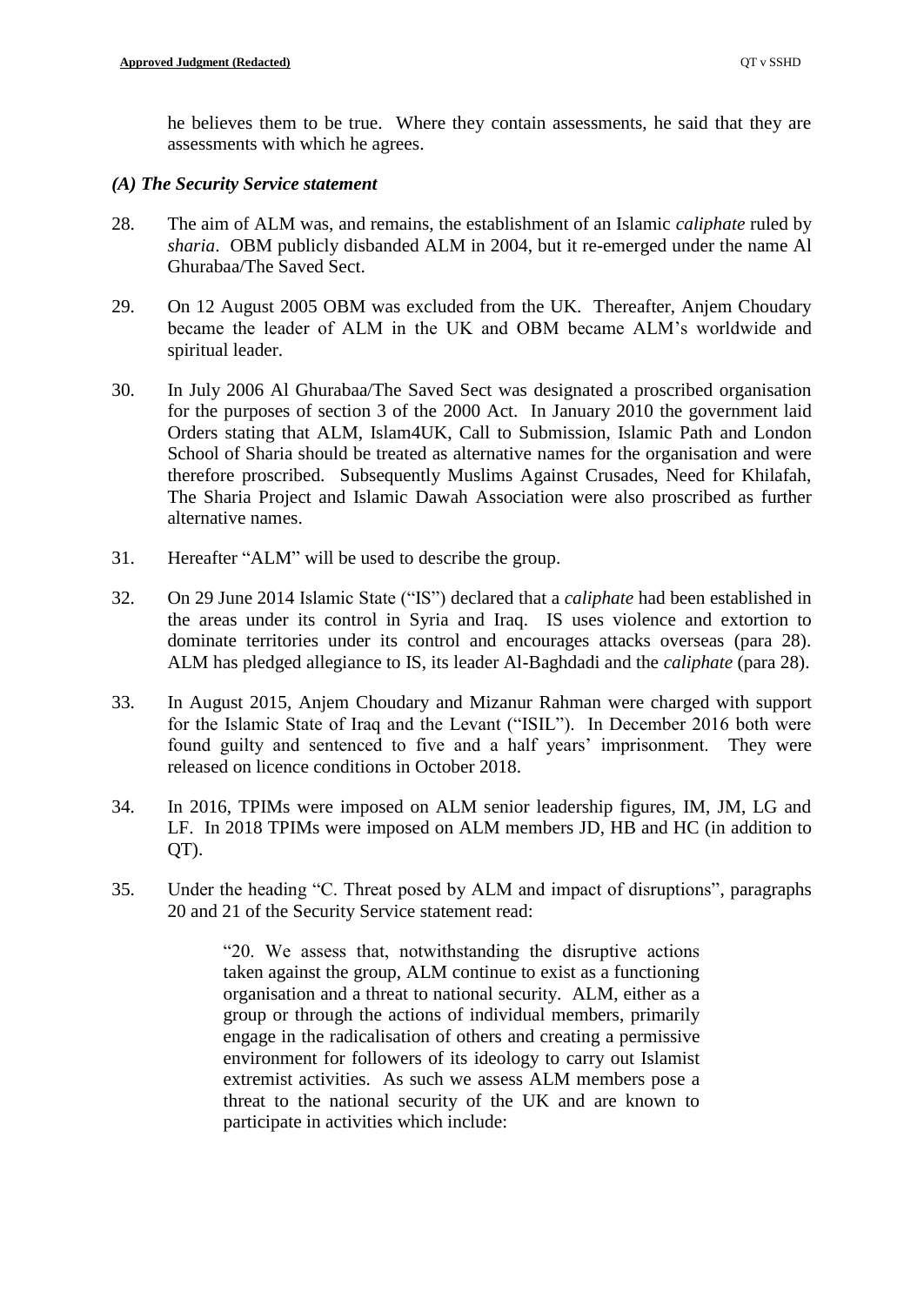- support of the planning, and carrying out, of terrorist attacks in the UK, as well as carrying out such attacks themselves;
- encouraging or undertaking travel to join the Islamic State overseas to participate in Islamist extremist activities;
- raising funds which are provided to individuals or groups carrying out Islamist extremist activity;
- exhibiting the glorification of terrorism; and
- rejection of the Covenant of Security.

21. Membership of ALM is identifiable through engaging in one or more of the following activities:

- associating with known ALM leaders;
- attending ALM meetings;
- using social media, communication applications and online fora administered by ALM members in which group members and activity are discussed and organised;
- producing, sharing, uploading, participating in, or being featured in, videos, photos, or media articles posted which include known ALM members, or rhetoric in support of the group; and
- attendance at *da'wah* stalls alongside known ALM members, and which are used for radicalisation purposes."
- 36. Paragraph 25 of the Security Service statement states that it is assessed that the purpose of *da*'*wah*, as hosted by ALM members (ALM *da'wah*) is not to immediately and openly radicalise individuals who do not have an Islamist extremist mind-set, but that it is used as a tool in order to speak with individuals – Muslim or not – who may be susceptible to proselytization from the group, in order to begin the process of radicalisation. Paragraph 27 continues:

"Radicalisation is not a discrete, one-time activity, but a path along which an individual progresses. In this – the pathway to Islamist extremism – engagement with ALM *da'wah* serves as an early indicator for the group to gauge an individual's interest, susceptibility, and to begin a conversation before further interaction in different environments in which they expose the individual to more and more extreme views and indoctrination."

37. Although IS has now lost control of significant amounts of territory in Syria and Iraq the Security Service observes that the group are operating more as a covert terrorist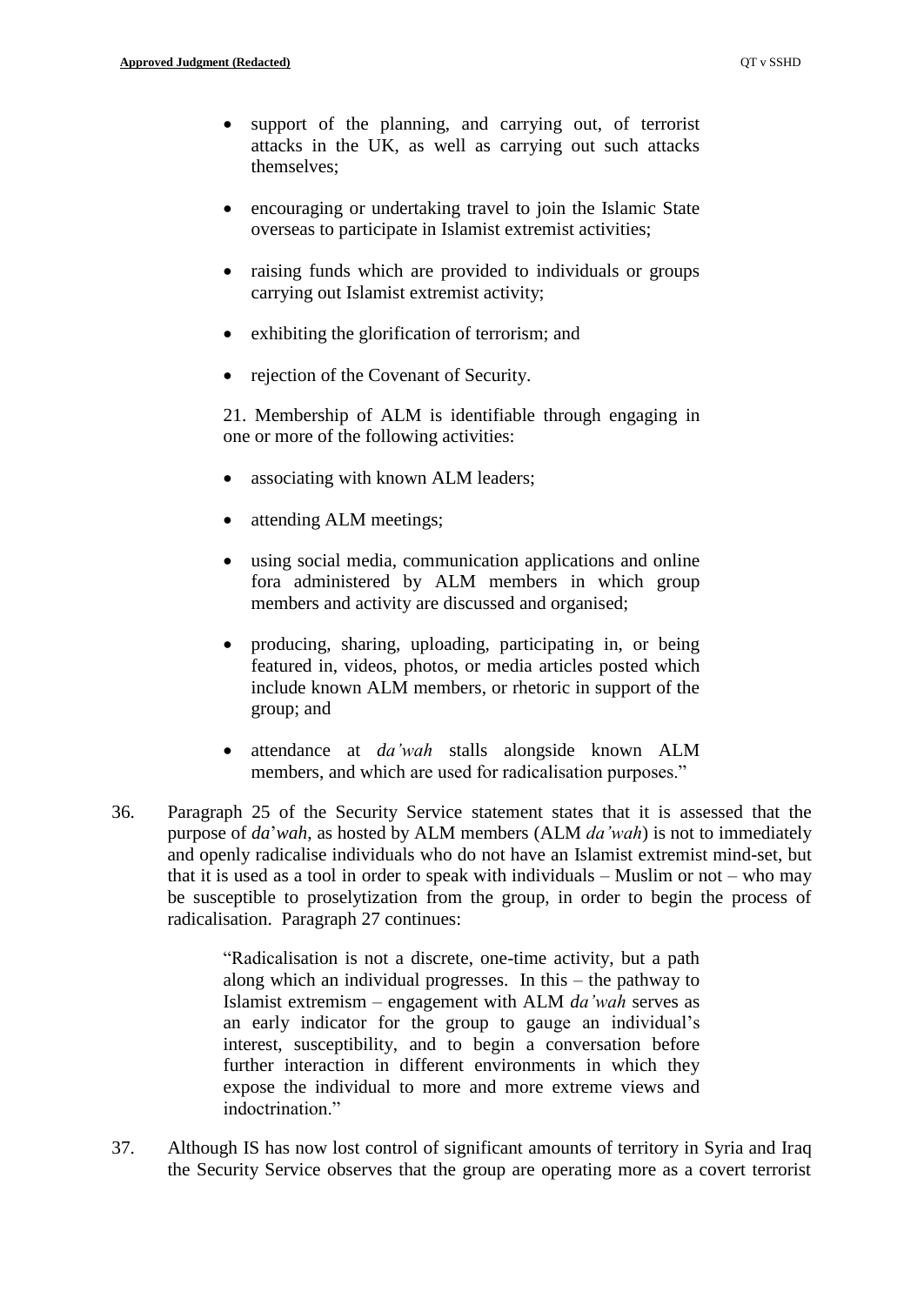network in this region, and continue to encourage and claim responsibility for attacks in Europe and IS maintains a presence in many other areas of the world, including Yemen, Egypt and Libya (para 28).

38. The Security Service assesses that the radicalising activities of ALM members have contributed to some individuals aspiring to carry out terrorist attacks in the UK. Examples of individuals who have been influenced, encouraged or given tacit approval by ALM members to engage in attack planning include …, who pleaded guilty in August 2018 to preparing to commit an IS-inspired vehicular terrorist attack and was subsequently sentenced to life imprisonment with a minimum term of fifteen years (para 32). MM said:

> "The charisma that we see, the way he [QT] delivers his speeches, and …, and …, assists with his ability to make an impression on those vulnerable individuals… QT admits to having met with …, who pleaded guilty to planning a terrorist attack. It is individuals such as that who we assess are likely to be aware of QT as result of his … and demonstrates the impact and risk." (Agreed transcript of evidence)

39. MM said that the core of the security service concern and the national security risk is that QT uses … social media, in addition to sermons and speeches delivered in person, to encourage impressionable individuals to adopt an Islamist extremist mindset, and through that he has encouraged the commission of terrorist attacks. The need for the TPIM is to mitigate the risk that his rhetoric encourages others to engage in TRA. However, this is not the sole reason for the need for the TPIM; it is one of the reasons.

## *(B) The First OPEN National Security Statement (NSS1)*

40. The core allegations against QT in relation to Condition A (Involvement in terrorismrelated activity) are set out in section B of NSS1 in the following terms:

## "**A. Aspiration to travel overseas to join IS and engage in terrorism-related activity**

We assess that [QT] attempted to travel to ISIL- controlled territory in order to join the Islamic State of Iraq and Levant (ISIL) in late … We assess that [QT] may maintain an intention to travel overseas to join the Islamic State (IS).

## **B. Action taken for the benefit of a proscribed organisation, namely ALM, and support of others taking action for the benefit of that organisation**

[QT] is a long-standing member of the proscribed group known as Al-Muhajiroun (ALM), which has pledged its allegiance to IS, Abu Bakr Al-Baghdadi and its self-declared caliphate.

## **C. Giving encouragement to the commission or preparation of acts of terrorism**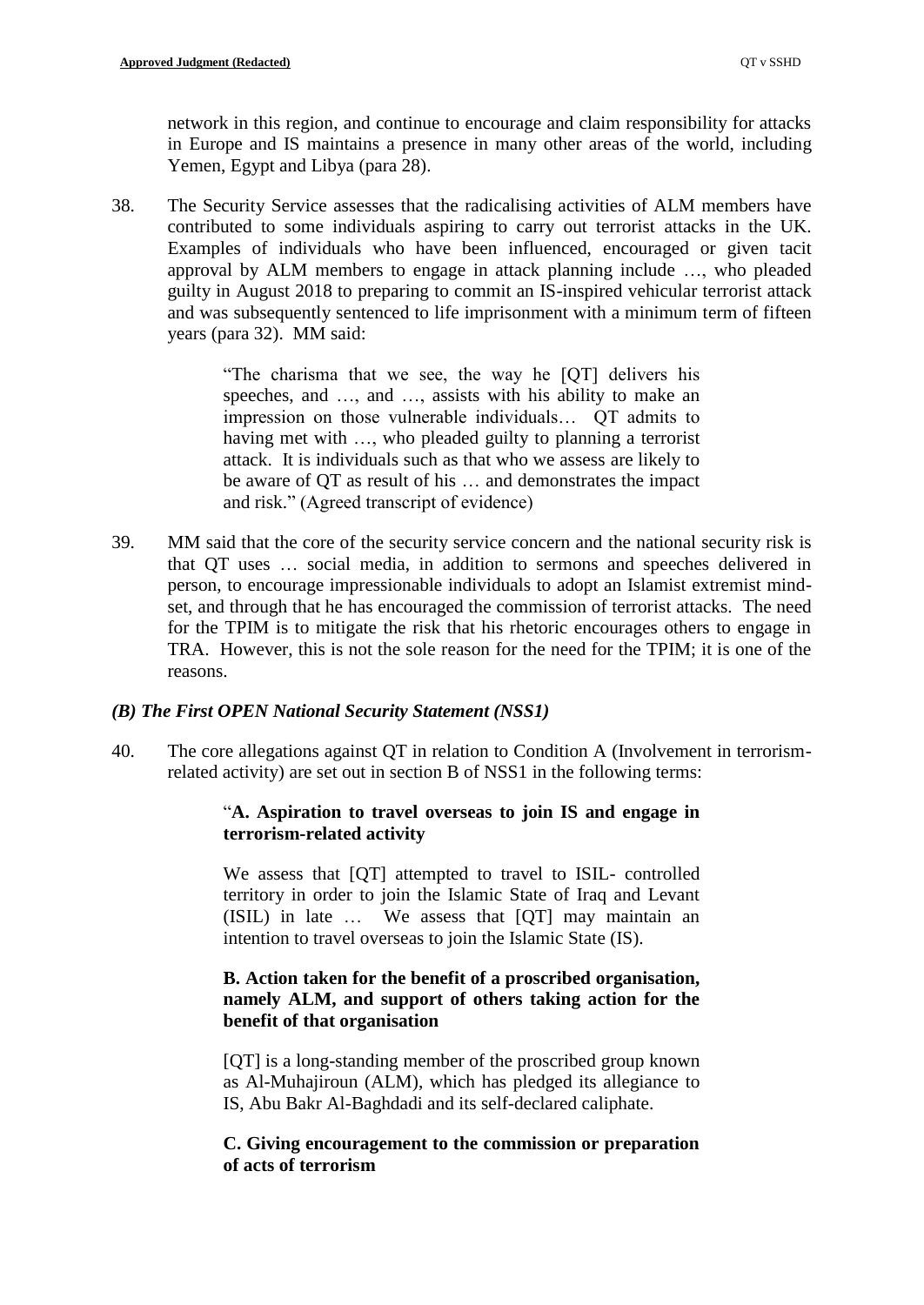[QT] is a … and we assess that he influences others to engage in, maintain and deepen their involvement in terrorism-related activity using public forums, both in person and online. [QT] … posts videos on social media, which largely espouse Islamist extremist rhetoric and are supportive of IS and its actions. We assess that [QT]'s rhetoric has the effect of giving encouragement to acts of terrorism."

## *Core Allegation A*

41. … … …

[*Two associates of QT attempted to leave the country. The Security Service assesses that they had been intending to engage in terrorist activity, and that QT had earlier intended to go with them but may have been prevented by health issues from doing so. The police found false identity documents in QT's name.*]

- 42. In his defence statement at his trial QT admitted that he did try to obtain a false identity document enabling him to fly to Turkey. He stated that "he was impelled to do so as a result of hearing that otherwise serious physical harm, … would occur" (see para 79 below). … The Security Service assessed that, while QT may have had some concerns for the …, this was not his primary reason for seeking to obtain false documents and travel to Turkey (para 12).
- 43. It is assessed that QT is supportive of IS and may maintain an intent to travel overseas to join IS and engage in terrorism-related activity notwithstanding the Secretary of State's refusal to grant him a passport in … The Security Service assesses that QT has used  $\ldots$  as a platform to broadcast his support for IS, encourage his audience to travel overseas to join IS and express his desire to travel overseas to join IS (para 14).
- 44. The Security Service's assessment that QT may maintain an intent to travel overseas to join IS and engage in terrorism-related activity is supported by the following evidence:
	- i) On … QT uploaded a video to YouTube entitled … On the video QT states that if he had his passport he would travel to Aleppo, Syria. QT also makes reference to the  $\dots$  entitled  $\dots$   $\dots$  It is noted that OT  $\dots$  that  $\dots$  however, given his rhetoric in support of IS and his encouragement for individuals to engage in terrorism-related activity, the Security Service continue to assess that his intention to travel to Syria was to join IS and engage in terrorism-related activities on their behalf, and that he was using ostensibly humanitarian reasons to travel to disguise his real intentions.
	- ii) On …, QT uploaded a video to YouTube entitled … in which he states that … … QT further states that Muslims facing oppression should "… . As QT has previously stated that he wants to travel to Syria, and the Security Service's assessment was that he planned to travel to ISIL-controlled territory in …, the Security Service continues to assess that QT is referring to ISIL-controlled territory rather than another Muslim country.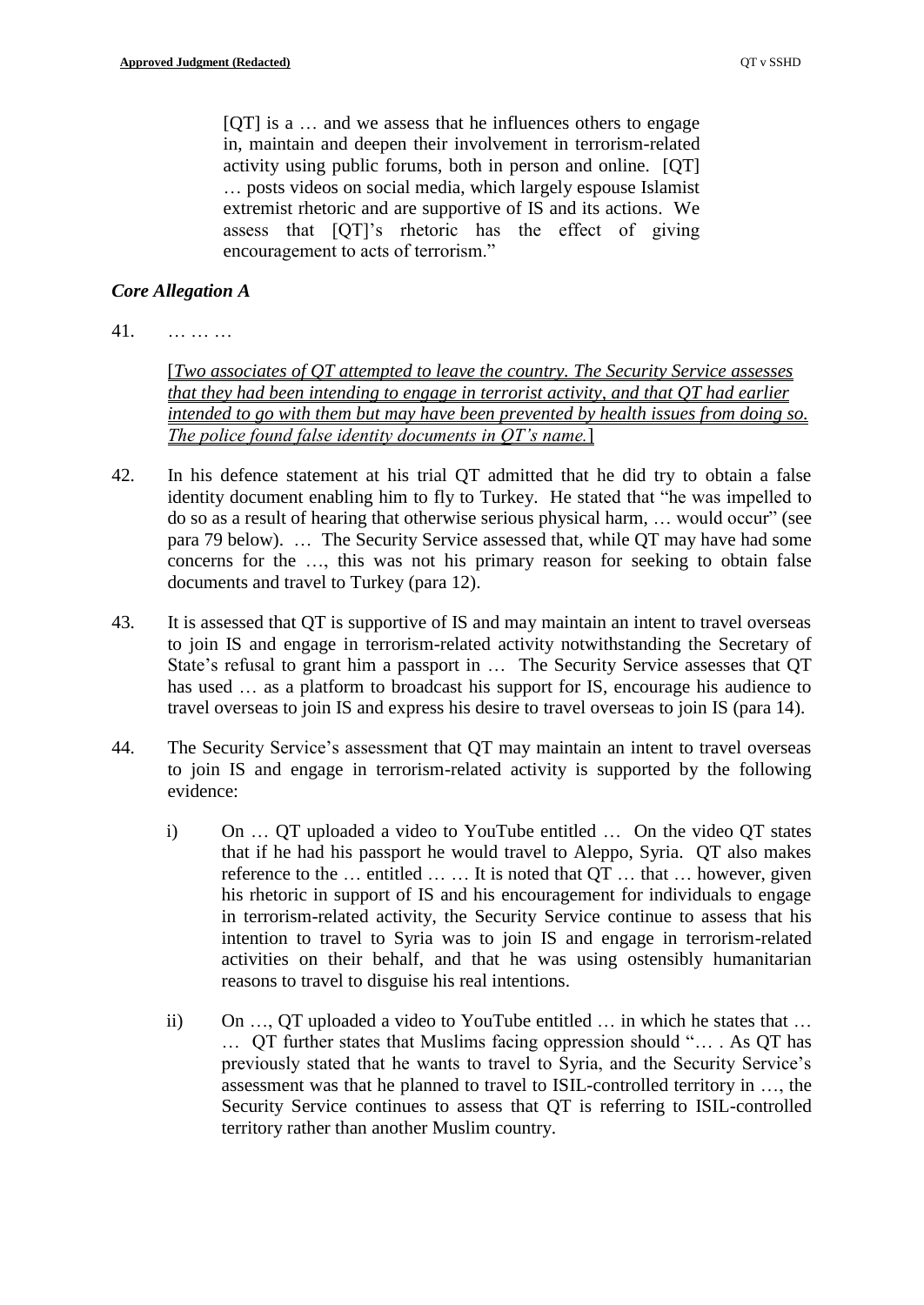- iii) On …, QT uploaded a video to YouTube entitled … in which he states that for Muslims living amongst *kafir* … …. The Security Service assess … is a reference to ISIL-controlled territory.
- iv) The Security Service notes that as at the date of NSS1 IS had lost control of significant amounts of territory in Syria and Iraq and the group are operating more as a covert terrorist network in the region (see para 37 above). As part of this network the Security Service assesses that IS maintains a significant covert presence in Syria and Iraq, as well as a presence in many other areas of the world, including Yemen, Egypt and Libya, through its affiliate branches and associated networks. It is further assessed that, whilst it is currently difficult for individuals to join IS in Syria or Iraq due to the current military situation in this region, several UK-based individuals retain the aspiration to travel overseas to join IS and that it remains possible for individuals to join IS in Syria and Iraq. It is assessed that, despite the loss of territory in IS' selfdeclared caliphate, QT may maintain an intent to travel overseas to join IS.

## *Core Allegation B*

- 45. The Security Service assess that QT is a long-standing member of ALM and that, as a result of his membership and activities, he has a wide range of associates across the group, including senior leadership figures.
- 46. It is assessed that prior to September 2014 QT was an ALM member and attended events organised by them. These included his attendance at a protest by Muslims Against Crusades ("MAC") outside the **EXEC in London on EXECUTE ON** on he spoke at a demonstration outside the in London entitled and on 4 August 2014 QT described Choudary as . Following his arrest on **EXECU** QT was interviewed over a number of days. He answered questions regarding his association with, and his support for, ALM and IS. He confirmed that he had attended various ALM demonstrations and had attended a **Exercise in Wales in 2014**, which it was assessed was an ALM event.

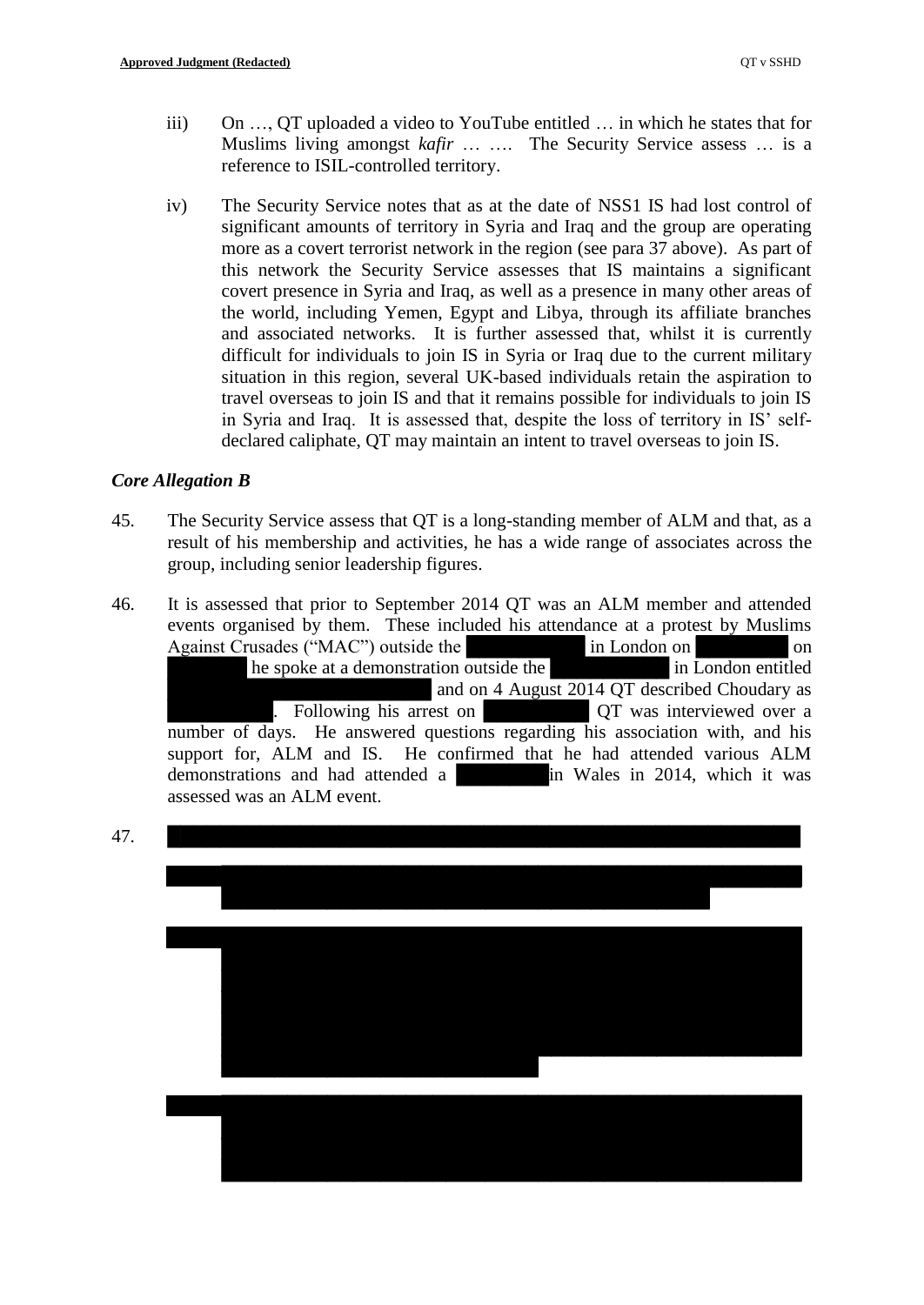

- 49. It is assessed that QT's involvement with ALM diminished between and due to police action against him and senior ALM figures (see para 18).
- 50. Following his acquittal it is assessed that QT re-engaged with ALM. On he attended a *da'wah* event in Stratford, London, along with a senior ALM leadership figure.
- 51. **BEEREN** EXECUTE **EXECUTE:** This wife moved to It is assessed that it is likely that this move resulted in QT travelling from London to regularly and reduced his attendance at ALM events in London, but that he was still a member of ALM during this period and that his travel to was motivated by his family circumstances. It is further assessed that the cumulative civil and criminal disruptions of ALM members in 2016 had an effect on the group.
- 52. It is assessed that OT's regular travel to reduced his involvement with ALM in London, but that he is part of a group of Islamist extremist associates based in who may be supporters of IS. In the attended ERRES Intil the Imam at this mosque was **ERRES** who was on that date arrested for delivering sermons the purpose of which was to encourage support for IS, and directly or indirectly encouraging or otherwise inducing members of the public to prepare or instigate acts of terrorism. On ███████████████████████ On █████████ he was sentenced to 6 years and 6 months' imprisonment. It is assessed that QT's attendance at this mosque

indicates that he has associates in who may be supportive of IS and have an Islamist extremist mind-set. It is further assessed that QT attended this mosque as the congregation may have a similar Islamist extremist mind-set to himself.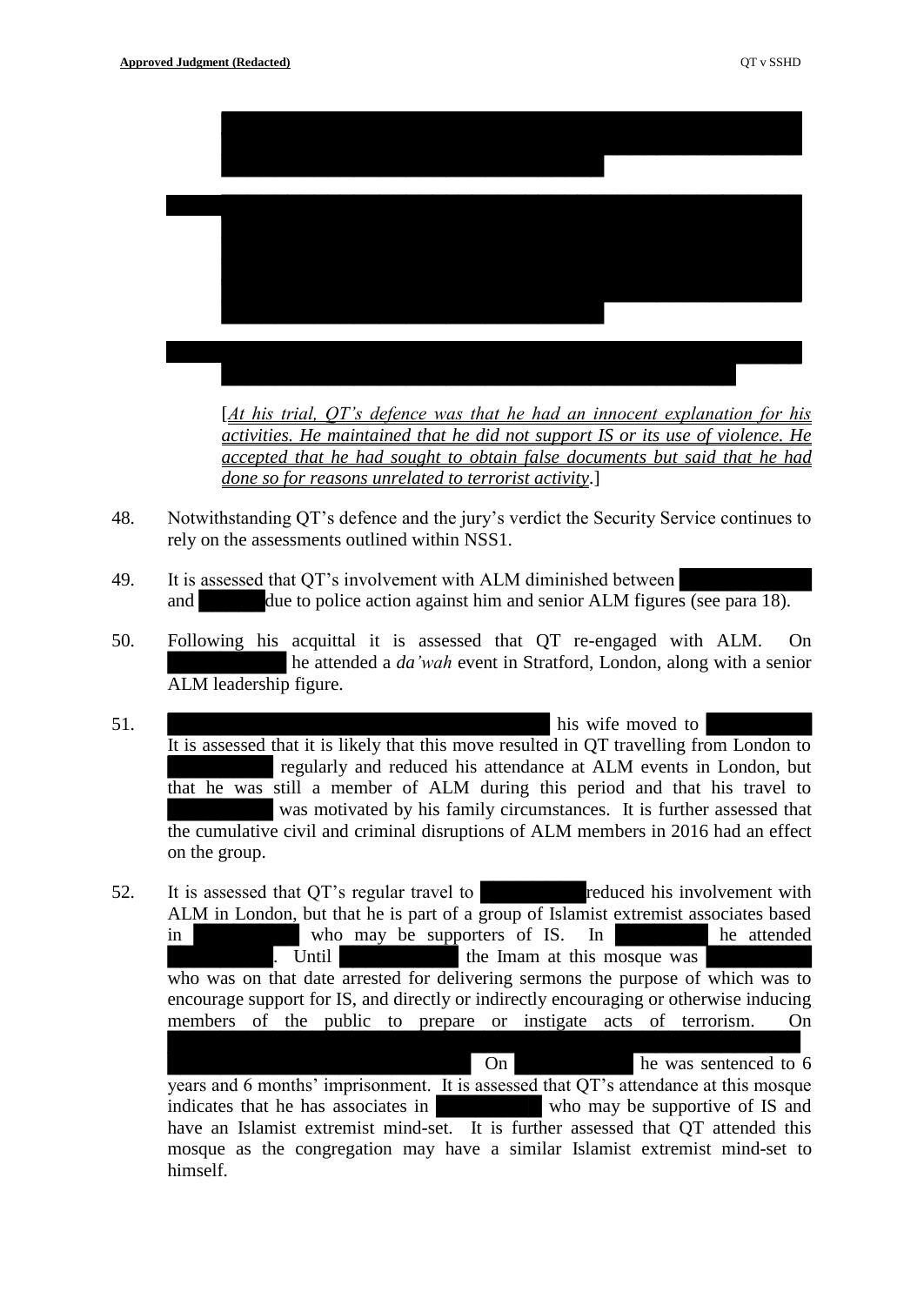- 53. On 3 June 2017 Khuram Butt and two others conducted a terrorist attack on London Bridge. Butt had previously been a member of ALM. It is assessed that the most recent Islamist extremist terrorist attacks in the UK had the potential to increase QT's involvement with ALM.
- 54. The Security Service assessed that QT might continue to associate with ALM members following his release from prison on  $\[\omega\]$  (para 28).

#### *Core Allegation C*

- 55. QT is a speaker and the Security Service assess that he uses public forums, both in person and online, to encourage "impressionable individuals" to adopt his Islamist extremist mind-set. It is assessed that he appeals to people's emotions by focussing on showing anger towards the British government and the treatment of Muslims in the UK in order to achieve a radicalising impact. It is further assessed that he uses online platforms to disseminate his Islamist extremist views to a wider audience, with the intention of radicalising more people.
- 56. The Security Service assess that QT "through his activities, has encouraged the commission and preparation of terrorist acts – whether in the UK, Syria or elsewhere. The Islamist extremist messages delivered by him and others like him risk radicalising vulnerable individuals and encouraging them to commit or prepare acts of terrorism".
- 57. As for online activity, he is active on social media and ██████████████████████████████████████. He █████ posts videos on YouTube, typically uploading
- 58. The Security Service give examples of QT's videos espousing Islamist extremist rhetoric and being supportive of IS and its actions. They include the following:
	- i) In **Example 1**, QT uploaded a video on YouTube entitled The poem included lyrics such as, It is assessed that this is a reference to a suicide vest and the conducting of martyrdom attacks. It is further assessed that QT is advocating suicide attacks to his viewers which could influence them to engage in violent terrorism-related activity.
	- ii) In  $\overline{QT}$  uploaded a video to YouTube entitled (see para  $47(iv)$  above). It is assessed that QT is trying to justify this act of terrorism, and encourage support for IS.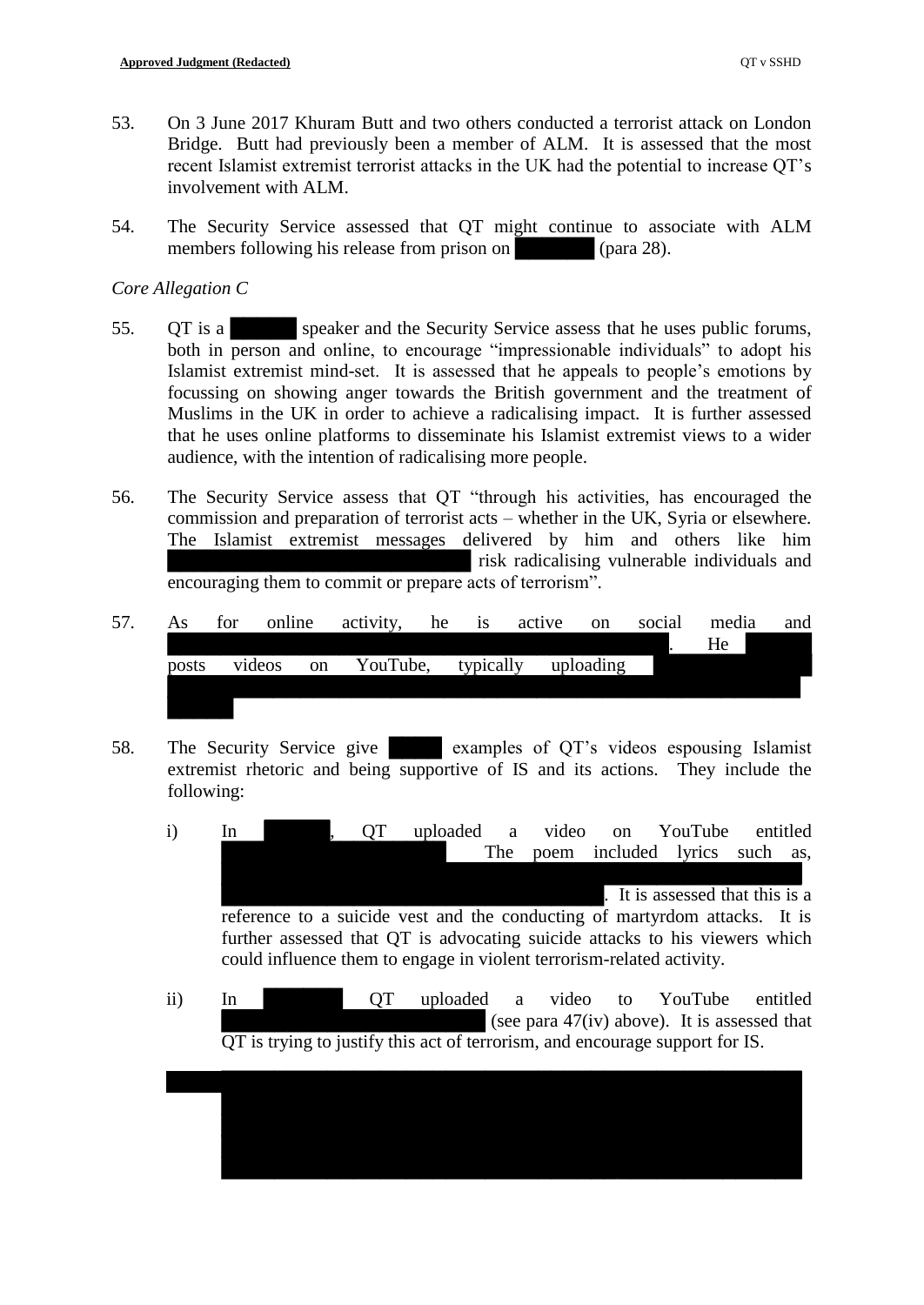| iv) | In          |    |     | uploaded |    |                                                     | to | YouTube, | entitled |
|-----|-------------|----|-----|----------|----|-----------------------------------------------------|----|----------|----------|
|     |             |    |     |          |    |                                                     |    |          | and      |
|     |             |    |     |          |    | During these videos QT attempts to                  |    |          |          |
|     | justify the |    |     |          |    | stating that if the attack was inspired by          |    |          |          |
|     | IS          | it | was | because  | οf | western                                             |    | foreign  | policy,  |
|     |             |    |     |          |    |                                                     |    |          |          |
|     |             |    |     |          |    | It is assessed that this attempted justification is |    |          |          |

indicative of QT's support for, and his encouragement of others to engage in, terrorism-related activities.



59. Paragraph 34 of NSS1 reads:

"We assess that a significant proportion of the people who watch [QT's] videos on social media are likely to be young, impressionable and vulnerable individuals who are looking for guidance on how they should act. We assess that [QT] deliberately avoids explicit support for IS in his videos but the message and rhetoric that he espouses promotes an Islamist extremist ideology which encourages support for IS. In several videos, [QT] states that he does not 'condemn or condone any acts of terrorism'. We assess that [QT], and some of his audience, would understand statements like these to be misdirections necessary to avoid prosecution rather than a true reflection of [QT's] ideology to be taken literally. We further assess that it is very likely that some of the viewers would be influenced by his words to lend active support and use violence in support of terrorist organisations such as IS. We assess that [QT] is likely aware that he has a radicalising influence over a significant portion of his viewers."

60. As for offline activity, QT has uploaded a number of videos in which he delivers sermons to a live audience, which the Security Service assesses are Islamist extremist in nature. Police information indicates that these sermons are given at the example in the arrest of Between the arrest of and QT's remand in custody in **QT** took on a more active role at the mosque by delivering sermons more frequently. It is assessed that he has uploaded some of these sermons to YouTube to disseminate his Islamist extremist views to a wider audience, with the intention of radicalising more people.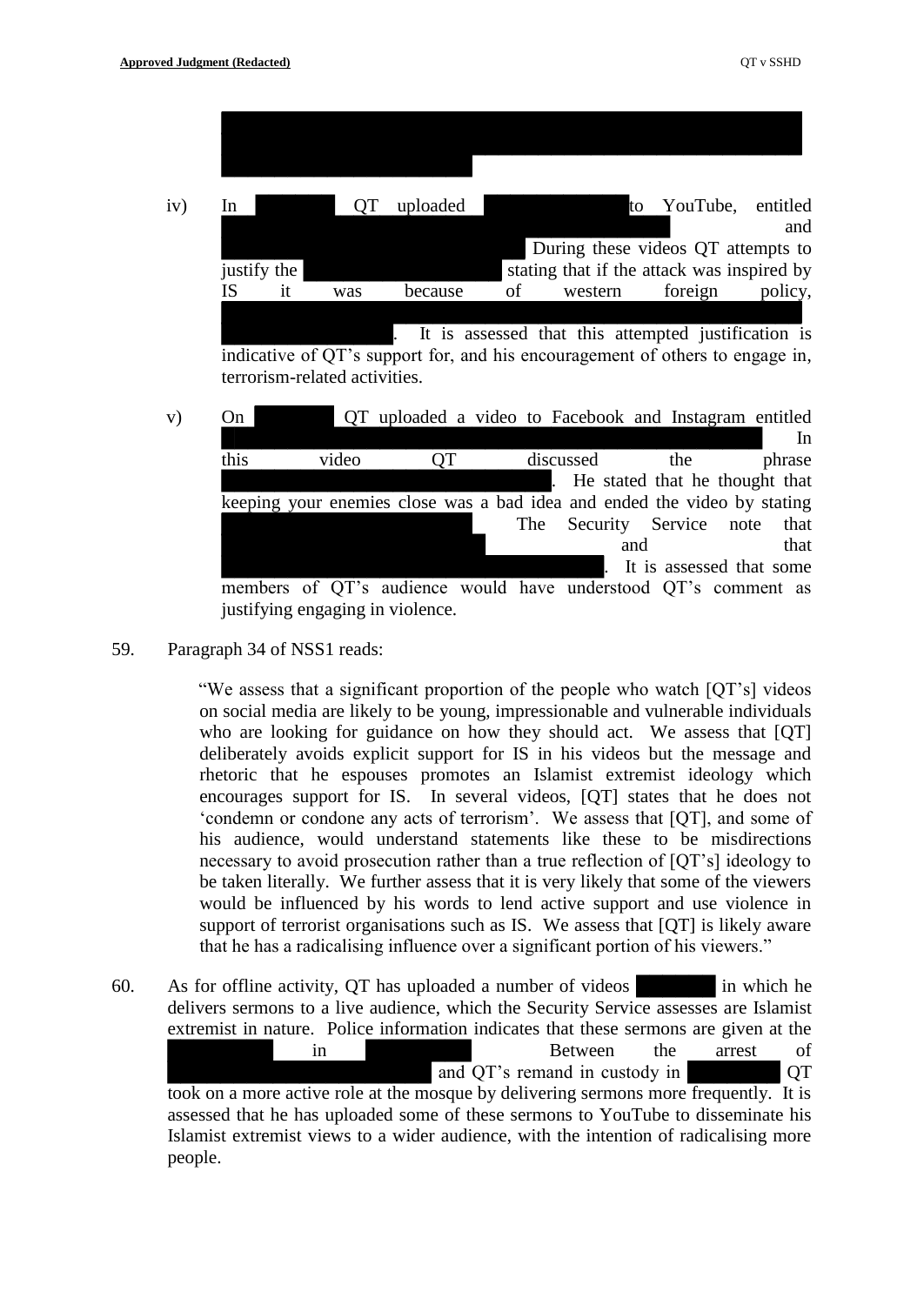61. In QT uploaded a video to YouTube entitled in which he delivers a sermon to a group of people. In this sermon QT states that He also expresses his support of martyrdom, referring to it as **Exercise** and and stating that **Department of the EXES** asks As this sermon was given

after the London Bridge attack, it is assessed that OT is supportive of that attack and that he is seeking to promote actions like the London Bridge attack amongst the congregation.

62. It is further assessed that QT uses *da'wah* stalls to encourage impressionable individuals to adopt his Islamist extremist mind-set. It is noted that *da'wah* stalls can be a legitimate way of spreading the message of Islam and encouraging individuals to convert to Islam. However, the Security Service assessed that QT's intention is to use *da'wah* stalls to recruit individuals to ALM and convert them to ALM's extreme view of Islam.

# *Condition C: Necessity of the TPIM*

63. The Security Service assesses that QT is an Islamist extremist who has been involved in terrorism-related activity and that a TPIM is necessary to protect the public from a risk of terrorism. In section C of NSS1 the Security Service explain why they consider the TPIM is necessary. It is assessed that a TPIM with relocation provides the best chance of a long-term disruption of QT's Islamist extremist activities, and that the imposition of a TPIM notice will reduce his ability to engage with ALM and attend ALM events in London and around the UK; mitigate his ability to act upon his aspiration to travel overseas to join IS; mitigate his ability to encourage individuals to engage in the preparation or commission of acts of terrorism, both online and in person; and reduce his ability to engage in terrorism-related activity.

*Condition D: Recommendation of measures for the TPIM notice*

- 64. Section D of NSS1 sets out the Security Service's recommendations as to the measures to be imposed on QT and the justification for them.
- *(C) The Second OPEN National Security Statement (NSS2)*
- 65. This statement is served in response to the evidence contained in the Respondent's witness statement, and sets out additional material to update and support NSS1. The Secretary of State continues to rely on assessments made in that statement, and continues to rely on the necessity case for the TPIM outlined at section C of NSS1.
- *(D) Witness Statements of Ms Rebecca Harvey*
- 66. Ms Rebecca Harvey gave evidence. She confirmed the truth of her three witness statements. By the time she gave her oral evidence QT had been imprisoned and the TPIM had been revoked (see para 4 above). In her first witness statement dated 3 August 2018 relating to the Secretary of State's application under section 6 of the 2011 Act for permission to impose terrorism prevention and investigation measures on QT, she explained (1) the reasons for imposing such measures, (2) the measures to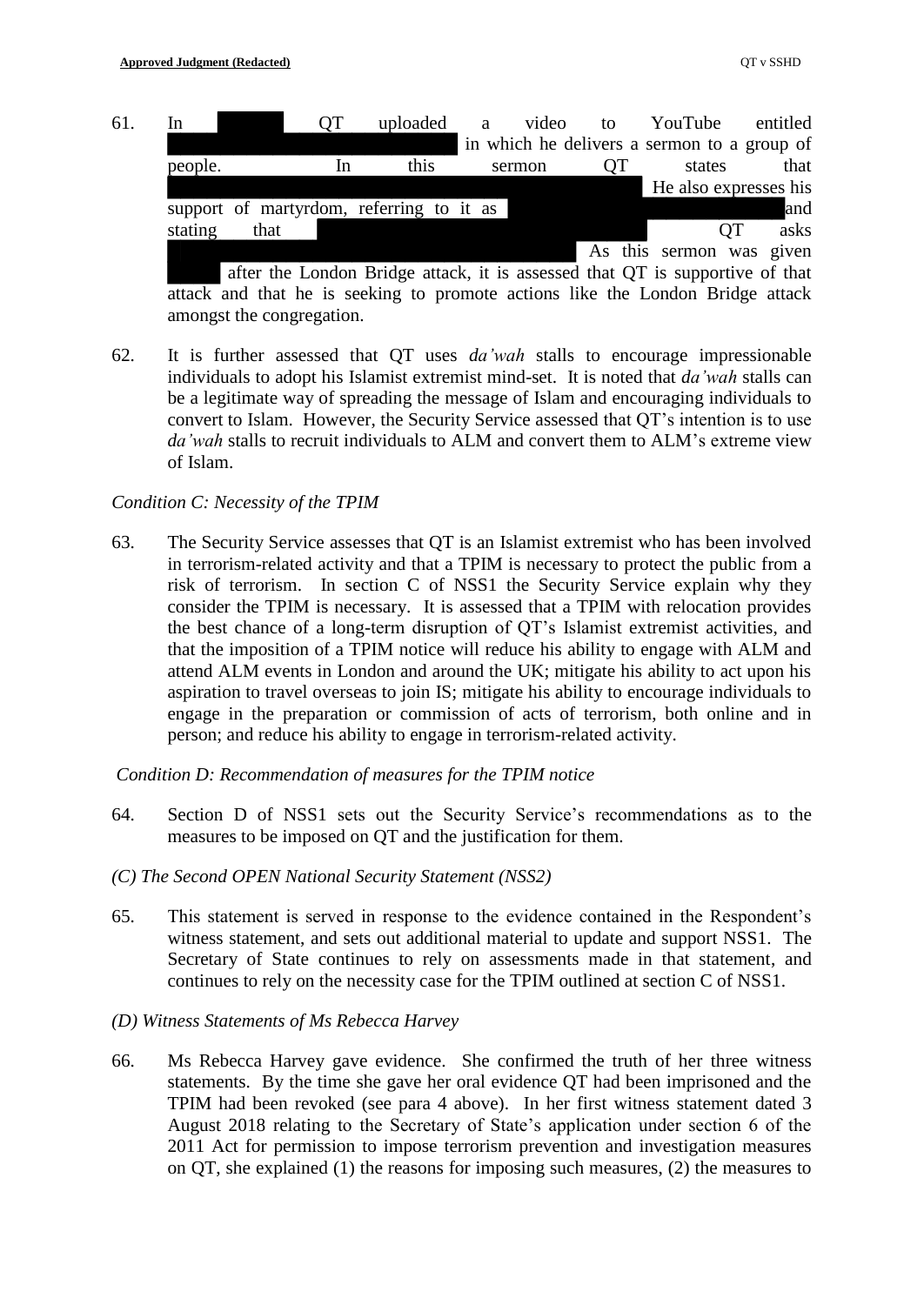be imposed, (3) consultation on prospects of prosecution, and (4) reasons for seeking anonymity.

- 67. In relation to consultation on prospects of prosecution Ms Harvey stated that in accordance with section 10 of the 2011 Act, before applying for permission, the Secretary of State had consulted the Chief Officer of the appropriate police force about whether there was evidence available that could realistically be used for the purpose of prosecuting QT for an offence relating to terrorism. The Metropolitan Police Service wrote to the Home Office on 17 July 2018, as requested by s.10(6) of the 2011 Act, confirming that the Metropolitan Police Service's Counter Terrorism Command, SO15, had reviewed the material held by police and had concluded that there was no admissible evidence that could realistically be used to prosecute QT for an offence relating to terrorism. The police had confirmed the prospect of prosecuting QT for an offence relating to terrorism would be kept under review by the police in accordance with s.10(5) of the 2011 Act.
- 68. Ms Harvey's second witness statement dated 16 May 2019 was made for the purposes of proceedings under s.9 arising from the making of the TPIM notice. The statement covers the procedures in place for consultation and review of the TPIM notice with the police and Security Service, and the way with which requests to vary or clarify aspects of the TPIM notice had been dealt.
- 69. The TPIM Liaison Group (TLG) had advised the Home Office that it remained the case that there was no prospect of a prosecution of QT for a terrorism-related offence. All the parties involved in the TPIM Review Groups (TRGs) on 14 September and 10 December 2018 concluded that the TPIM measures remained necessary and proportionate.
- 70. The property in which QT resided in the new location was a three bedroom house, which was selected to accommodate QT's ex-wife and children, should they have chosen to relocate with or visit him. By the date of this statement, QT's children had visited him at the property on two occasions.
- 71. Ms Harvey acknowledged the imposition of the TPIM would have had some impact on QT's family, but she was satisfied that the measures were necessary and proportionate to the risk to national security posed by QT. The Home Office had not received any request to vary QT's measures in relation to family or children.
- 72. In conclusion Ms Harvey stated that the Home Office had also kept QT's position under review. Having done so, the Home Office maintained that the TPIM was a necessary and proportionate response to the national security risk posed by QT. (In her third witness statement, Ms Harvey provided clarification of the notifications, pursuant to the association measure, that QT had given to the Home Office of his intention to meet with individuals inside or outside his residence).

# **QT's Evidence**

73. QT did not give evidence. In his witness statement (written before his latest incarceration, see para 4 above), QT sets out the impact of the TPIM measures on him. He says that the biggest impact the TPIM is having on him is missing out on vital years of his children's lives, and losing his house. His a oldest daughters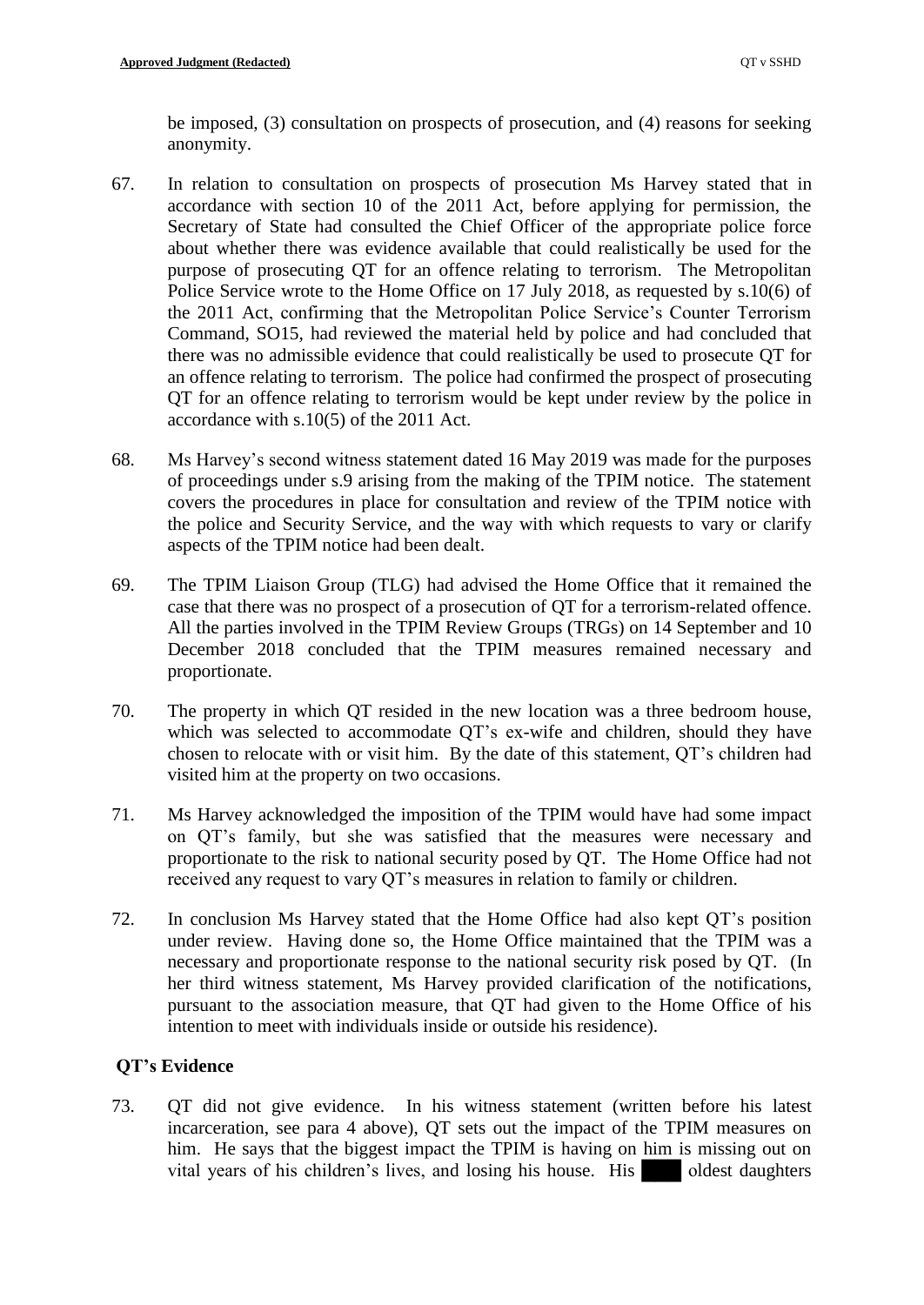live with their mothers in London and his youngest children live with his present wife in **EXECUTE:** He says that as a result of living in his new location he is currently at risk of losing his metallical flat The Home Office have refused to cover the cost of his rent in London, and he says that it is imperative that he starts earning an income as soon as possible in order to cover his rent and prevent him from becoming homeless at the end of the TPIM.

- 74. The TPIM notice specifies that he must reside at a house in X, a city in another part of the country. The residence requirement means because of the distance between him and his family it is very difficult for his family to visit him. As a result he has been without his family in his new location except for his mother, who has visited him twice. He has never been to X before, which is very different from London, and he feels extremely isolated being on his own. He cannot even go to the local mosque ████████████████.
- 75. The notice requires him to report in person to the local police station three days a week and to report to his police contact by telephone four times a week between certain hours. He finds this to be "a huge interference with [his] life".
- 76. The notice outlines the conditions of his association measure. They make life in X difficult. He says that he has "had to entirely begin a new life and cannot even use [his] own name".
- 77. The notice requires that he attend appointments with persons specified by the Home Office. Accordingly he sees his mentor for two hours on both a Monday and Tuesday, and his probation officer for two hours on a Friday. He says that he has a good working relationship with his mentor and a really good relationship with his probation officer.
- 78. In his witness statement QT also deals with the national security case that has been served on him. He says (at para 30) that:

"Whilst I have had contact with individuals now said by SSHD to be members of ALM I am not and have never been a member (let alone a senior member) of ALM or any proscribed organisation. I think for myself, I am my own man."

- 79. At paragraphs 37-43 of his statement he summarises his defence at his trial following his arrest on **E** E says that he did not believe the authorities could help him back to the UK. His intention was therefore to go to Turkey to get his daughter – however due to the fact that he had bail conditions restricting him from leaving the country or applying for any travel documentation, passport or tickets, he sought to get a false passport. On **Example 2** he was arrested before he could travel to
- 80. **BEER**  $\blacksquare$  Speeches that he had made ERE Says that these speeches **ERE ARE SERVICE** EXECUTE: He gave evidence about them and "explained that it was an expression of [his] view on world affairs and on issues affecting Muslims".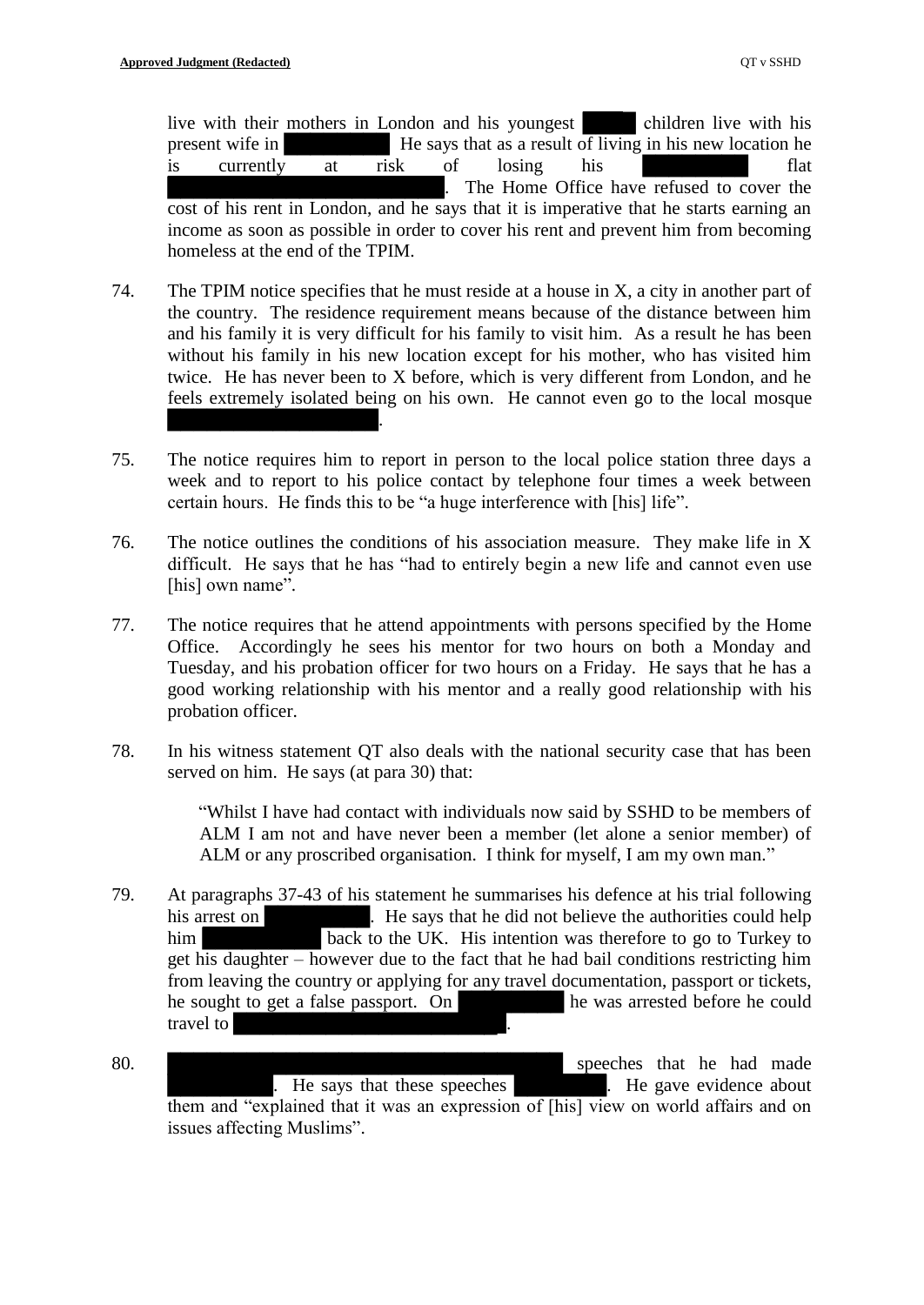81. He says that the way the prosecution has been summarised in NSS1 (see para 47 above) "does not even begin to properly recount the evidence that was before the court in this case, and it certainly does not explain the proper context of [his] defence, the emotional impact on [him] and [his] family (or the evidence which was produced to support it), or why [he] was acquitted of the charges against [him]".



- 83. He states that in early 2017 when he was considering what work he wanted to do he met with Khuram Butt at his gym in Ilford. In May 2017 he contacted him again when he was ready to start to work, and Butt gave him details of the manager of the gym and said it was best if he raised it through him, which he did. QT states that a few days later he saw that Butt was involved in the London Bridge attack. He states: "I would like to make it absolutely clear that I knew nothing about this attack, and only learned of it on the news".
- 84. Been also been approximately approximately a set of the set of the set of the set of the set of the set of the set of the set of the set of the set of the set of the set of the set of the set of the set of the set of t from prison in and until he was served with a TPIM two months later on *[two months later]* he only put one video on his **E** P He says, I wanted to give my view on events which as I saw as affecting the world".
- 85. In relation to the video that he put on Facebook in which he uses the phrase he says **EXECUTE:** He says that neither this video nor the video to do with an interview that he gave on **Exercise** in his view encouraged terrorism in any way.
- 86. In conclusion QT states (at para 63):

"The authorities have been aware of me for many years. I do not believe that I have broken the law, and my motivation has always been to speak out about things which I disagree with, and engage debate. This is the reason I post noline, and took part in a **E** R is not been doing a **E** I have been doing these activities for years. I struggle to understand why, now the SSHD thinks it necessary to put a TPIM on me."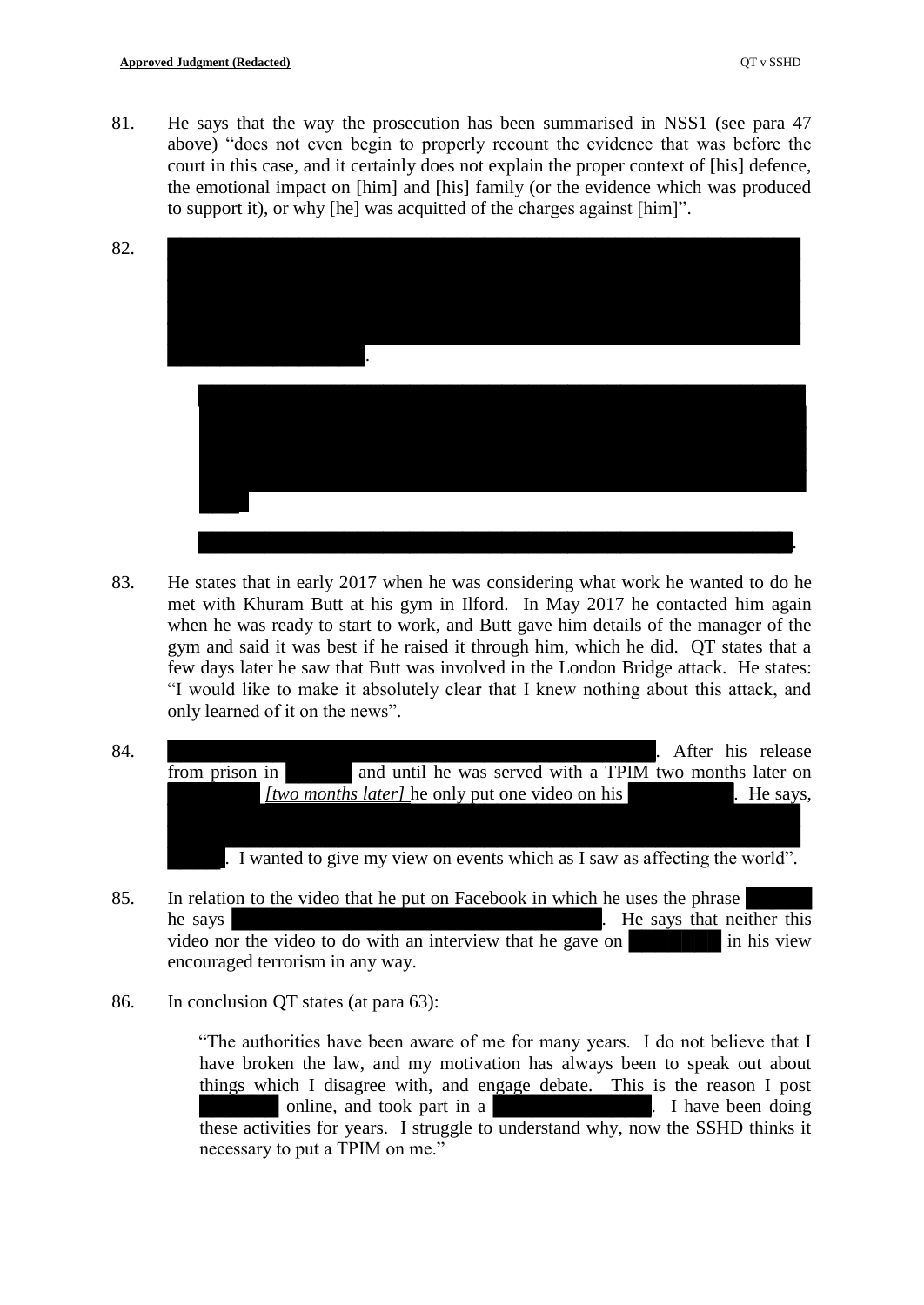87. In his second witness statement dated 14 June 2019 Mr Jack Dahisen, QT's solicitor, addresses the phrase the that QT used in the video uploaded onto Facebook and Instagram on  $\overline{\text{Mr D}}$  Dahisen states (at para 5):

> "Far from being a violent call to arms as is proposed by the SSHD, the findings of my research evidence how widely this phrase is used in common parlance to describe a vast range of situations, expressions and emotions as is illustrated below [in paragraphs 6-8 of his witness statement]."

#### **The Parties' Submissions and Discussion**

#### *The general approach*

- 88. There is no issue between the parties as to the approach to be adopted by the Court on this review:
	- i) In the ordinary case the court must assess the situation as it stands at the date of the hearing as well as when the Secretary of State made her decisions. However, the Secretary of State revoked the TPIM notice on 11 March 2019. In these circumstances the function of the court is to review the decision of the Secretary of State that the relevant conditions were met and continued to be met up to the time at which the revocation notice took effect on 11 March 2019.
	- ii) The court is required to perform a review of the Secretary of State's decision to impose a TPIM notice. The intensity of the review differs according to the relevant condition under review (*Secretary of State for the Home Department v LG IM and JM* [2017] EWHC 1529 (Admin) at paras 34-52). When considering condition A the court is required to consider whether the Secretary of State was and continued to be satisfied that QT was or had been involved in TRA and whether on the balance of probabilities the court is also satisfied of that fact. The Secretary of State accepts, for the purposes of these proceedings, that the same considerations apply to a review of Condition B.
	- iii) Different principles apply to Conditions C and D. The relevant question is whether, on conventional public law grounds, the Secretary of State was entitled to consider that the measures were necessary and proportionate in pursuit of the lawful statutory objective, and the Secretary of State is entitled to due deference as primary and expert decision maker assigned to the task by Parliament (*LG, IM and JM* at paras 45-52). There are, however, limits to the deference to be shown (see *CF v Secretary of State for the Home Department* [2013] EWHC 843 (Admin), per Wilkie J at para 26).
	- iv) In *MB v Secretary of State for the Home Department* [2006] EWCA Civ 1140, the Court of Appeal addressed the issue of "necessity" and held as follows:

"**63.** Whether it is necessary to impose any particular obligation on an individual in order to protect the public from the risk of terrorism involves the customary test of proportionality. The object of the obligations is to control the activities of the individual so as to reduce the risk that he will take part in any terrorism-related activity. The obligations that it is necessary to impose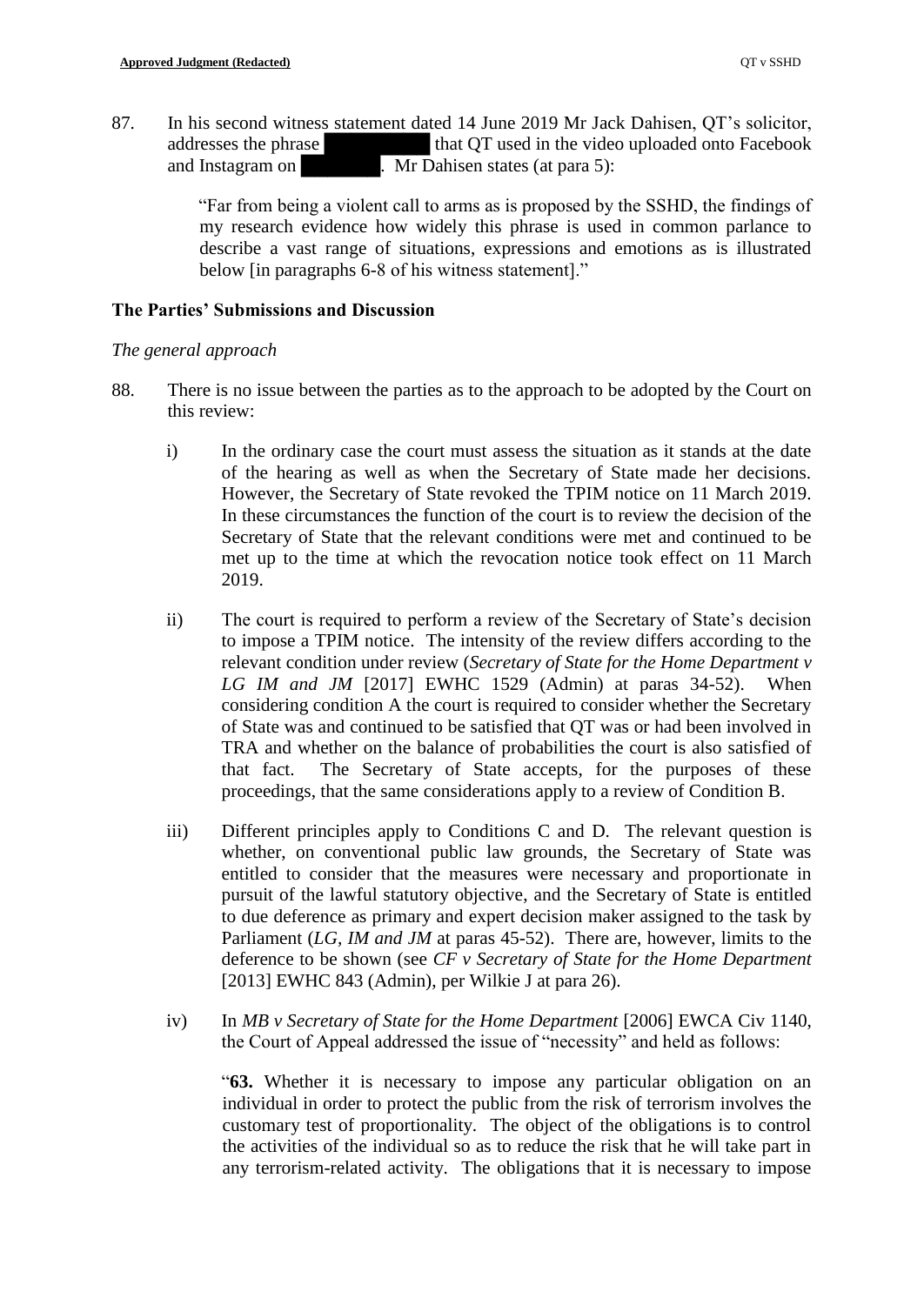may depend upon the nature of the involvement in terrorism-related activities of which he is suspected. They may also depend upon the resources available to the Secretary of State and the demands on those resources. They may depend on arrangements that are in place, or that can be put in place, for surveillance."

89. The Secretary of State assessed that the TPIM notice was necessary at the outset and maintained that view throughout reviews. He accepts that the QT's current imprisonment has now provided a sufficient safeguard and that further TPIM measures are not necessary at the present time. He will consider whether revival of the TPIM notice is necessary in accordance with the circumstances existing on QT's release from custody (see para 4 above).

# **Condition A: involvement in terrorism related activity**

## *Core Allegation A: Overseas Travel*

90. Mr Blaxland submits that the high point of the Secretary of State's case is the evidence on which the **prosecution was based**. He submits that the court should respect the verdict of the jury, based no doubt on what the prosecution conceded to be the Respondent's genuine concern for the Even if the court were to conclude. contrary to the jury's verdict, that QT there is, Mr Blaxland submits, no evidential basis for a conclusion that this **Exercise 2.** If he intended to travel to commit acts of terrorism, Mr Blaxland observes, he is hardly likely to have In any event an intention to travel to IS-controlled territory does not, Mr Blaxland submits, amount to TRA,

which requires "conduct", and thus cannot fulfil the requirements of condition A. Further, Mr Blaxland submits since the decline of the IS caliphate the attraction of travelling to join an underground terrorist organisation in the Middle East, let alone the practicality of achieving this, is diminished, he suggests, almost to vanishing point.

- 91. The Secretary of State does not dispute that QT had however, he assesses that this concern was not the primary purpose for his planned travel. QT applied for his passport on 29 July 2014 within a month of Al Baghdadi declaring the existence of a caliphate. QT has never given another explanation for wishing to have a passport.
- 92. In further support of the Secretary of State's assessment that his was not the primary purpose for his planned travel to Turkey, the Secretary of State points to  $QT$ 's association with and  $\qquad$ , both of whom are assessed as having been attempting to leave the UK in order to travel to IScontrolled territory; and the fact that QT **E** [*had health* **[***had health issues at the time*] that they were attempting to leave, providing an obvious explanation for his not having accompanied them.
- 93. As for the Secretary of State's assessment that QT may maintain an intention to travel overseas to join IS, the Secretary of State continues to rely on QT's statement in that he wished to travel to Syria. QT did not say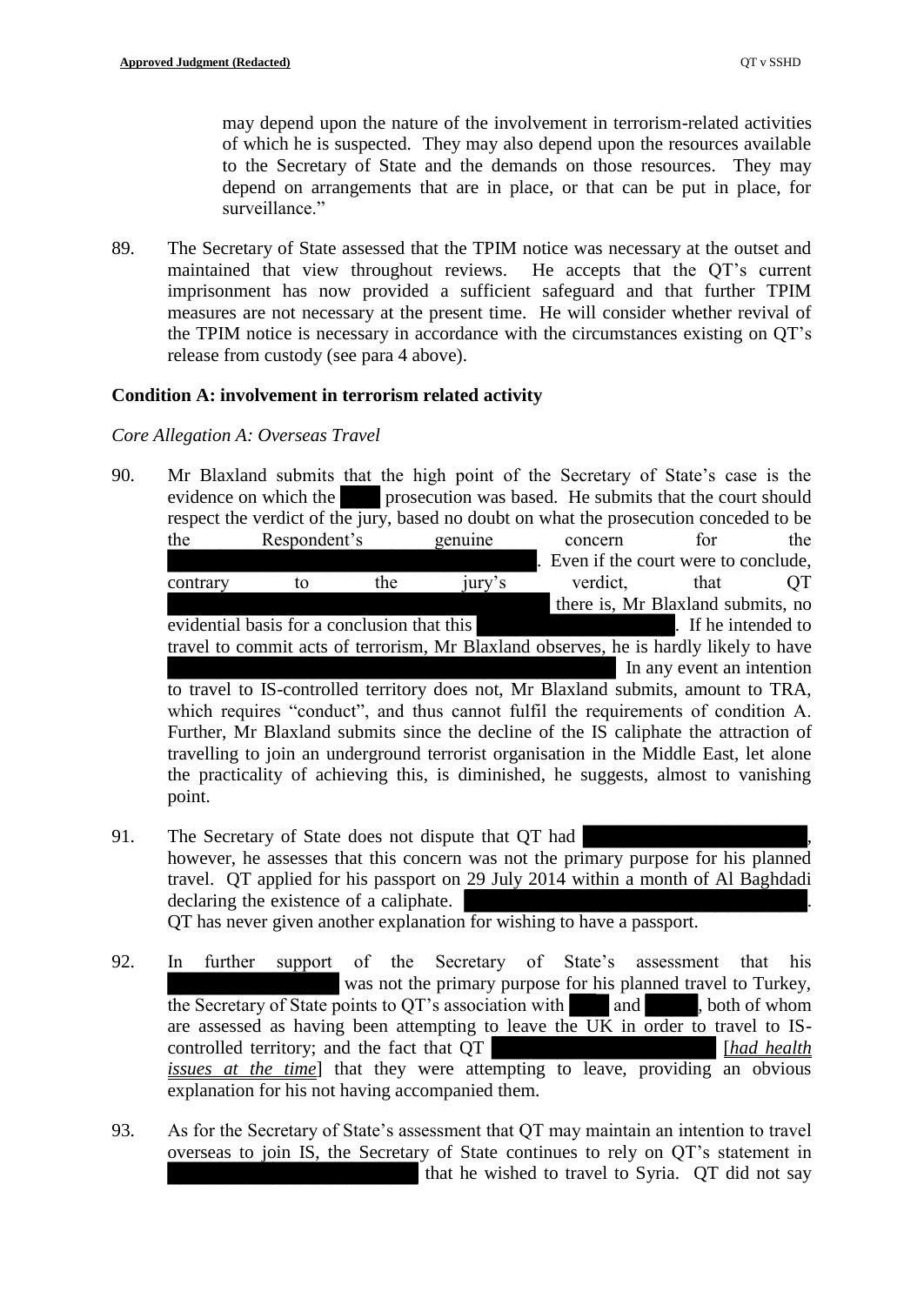that he wished to go to Syria to join IS, but he is clearly careful not to state expressly that he intends to go to Syria, or any other country, in order to conduct jihad (see his video entitled **EXECUSE ENECUS**, uploaded onto YouTube on where QT stated he would be a fool if he went back to prison and gave enough

- 94. QT told his intervention provider at their first meeting on 9 October 2018 that "if he had his passport back he would leave the UK as soon as possible to live elsewhere"; and at their second meeting on 16 October 2018 he said that he would like to live in , but then went on to say that he would like to go to Aleppo.
- 95. The Secretary of State acknowledges that QT has said that he wishes to travel for humanitarian reasons in order to help oppressed Muslims, clear up dead bodies and stop the spread of disease. However, the Secretary of State does not accept that this would be QT's purpose for travel. QT does not claim to have any qualifications or skills that would be of value in a humanitarian role. Further, I agree with Ms McGahey that his videos do not reflect a wish to travel in order to conduct humanitarian work. A number of videos support Ms McGahey's submission: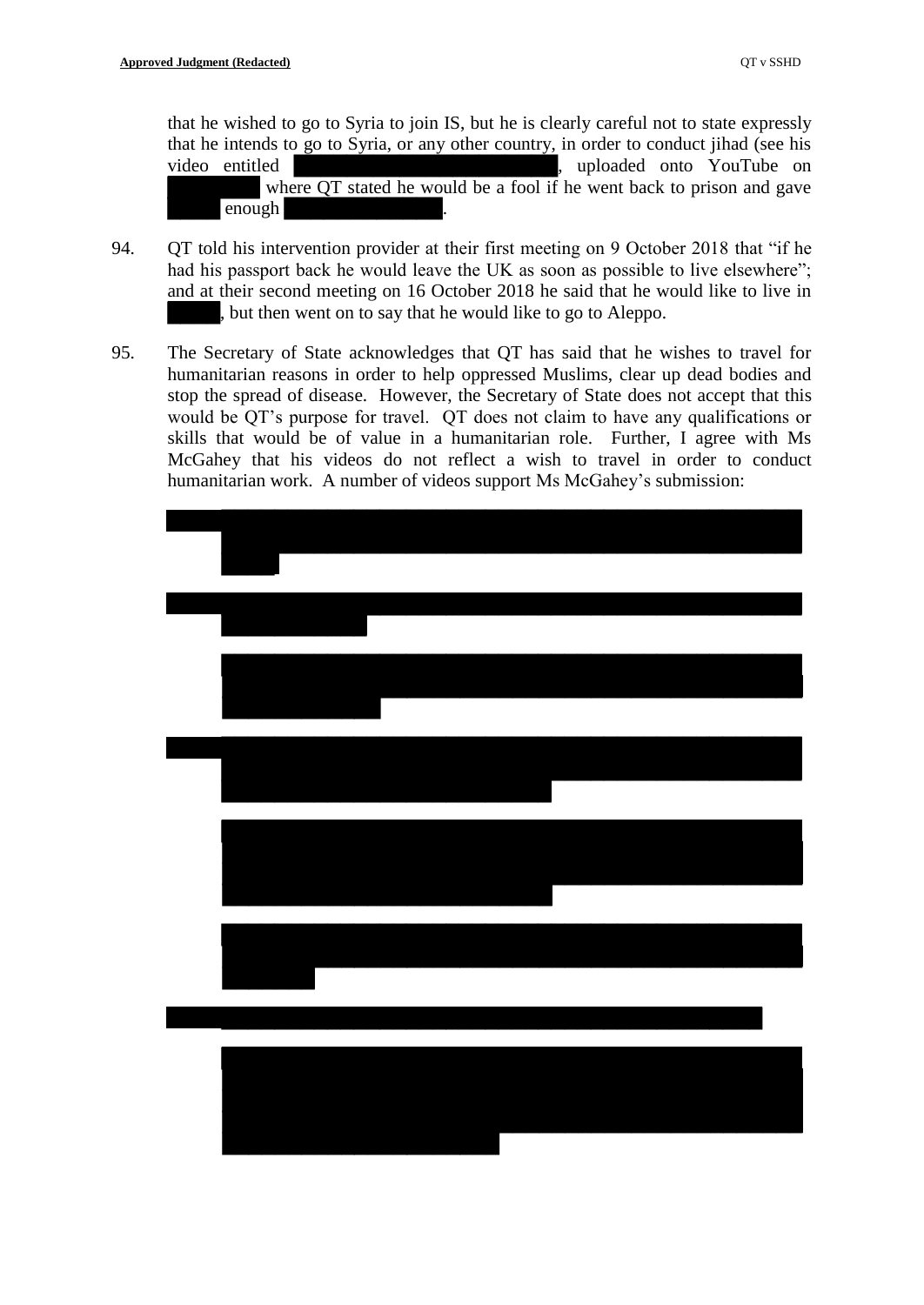

*Core Allegation B: Action taken for the benefit of a proscribed organisation, namely ALM, and support of others taking action for the benefit of that organisation.*

- 96. Mr Blaxland submits that the burden of the evidence is to the effect that, although QT has some links to those within the ALM tradition, he is a maverick who does his own thing. As he said to the intervention provider, he has always been a loner and people let you down in life; he finds it hard to be a team player and stopped attending demonstrations because he felt let down.
- 97. Mr Blaxland accepts that there is evidence that QT has attended a limited number of events at which others associated with ALM have been present, but he suggests that this is hardly surprising given that he shares the radical Salafist interpretation of Islam espoused by those alleged to be part of the ALM tradition. Association on its own does not amount to conduct for the benefit of the group.
- 98. Mr Blaxland suggests that the sole specific allegation of conduct for the benefit of ALM attributed to QT is the uploading of videos espousing "Islamist extremist rhetoric", but this, in effect, is identical to core allegation C.
- 99. Since August 2014, almost five years ago, the Secretary of State, Mr Blaxland submits, is able to point to little to establish QT's support for ALM, other than attendance at a *da'wah* stall in Stratford in December 2015 and another in April 2017. However the Secretary of State does not suggest that these *da'wah* stalls are unlawful, and there is no evidence to show that the *da'wah* stalls that QT attended were promoting ALM or ALM's extremist views of Islam.
- 100. The Secretary of State does not accept that QT is or was a loner and maverick who wanted to put forward his own narrative. Ms McGahey submits that the narrative in the videos is similar to that of other Islamist extremists who promote violence in the cause of IS, including senior ALM leadership figures (see, for example, the sentencing remarks of Holroyde J (as he then was) in *R v Choudary and Rahman* on 6 September 2016 at the Central Criminal Court in which the judge summarised the content of lectures given by the defendants).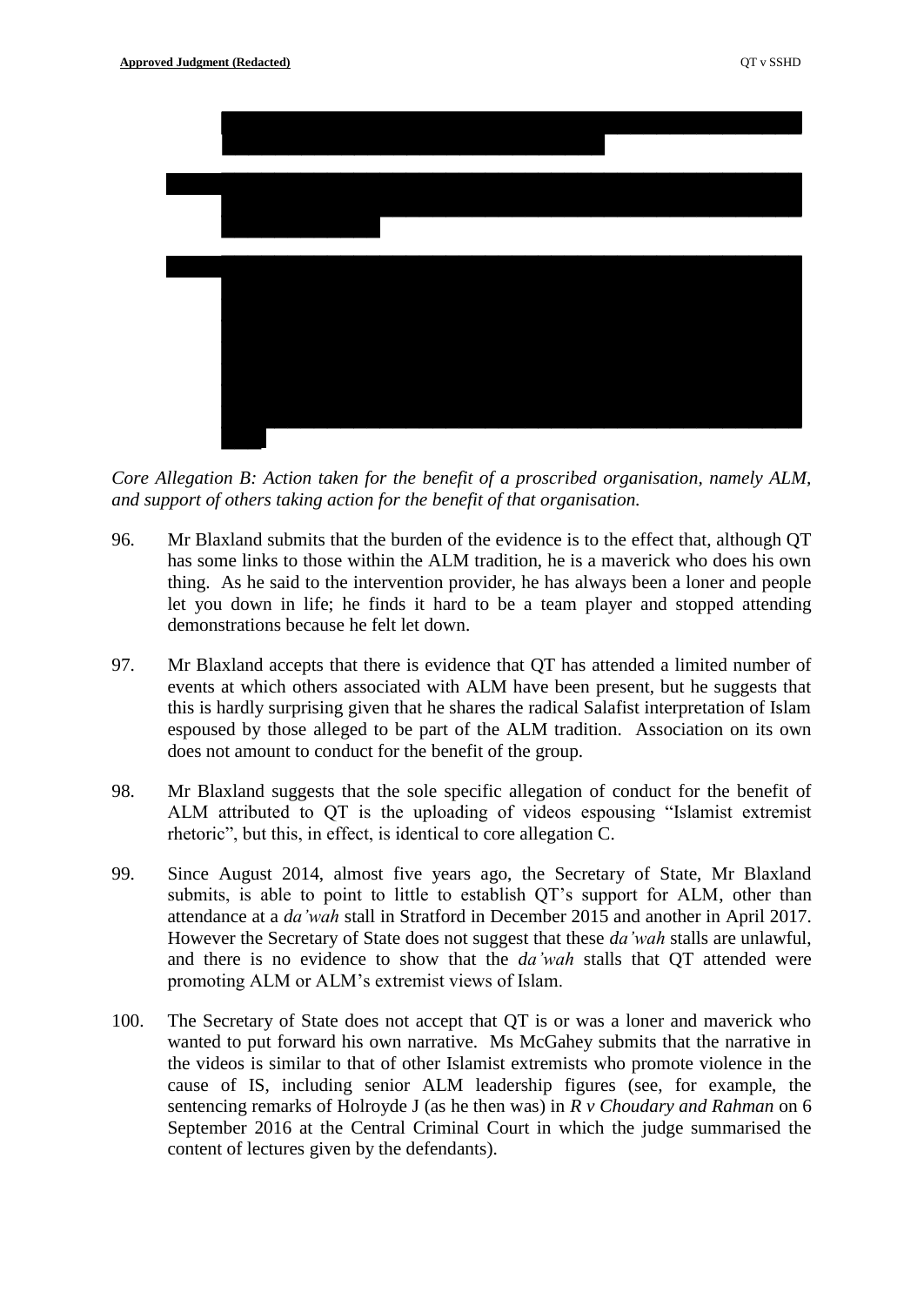- 101. Further, the evidence of witness MM was that QT fulfilled at least four of the five criteria identified by the Security Service as evidence of ALM membership. These criteria are set out at para 35 above. The first criterion is association with known ALM leaders. The Secretary of State relies on QT's association with and others. The second criterion is attendance at ALM meetings. QT attended demonstrations attended by ALM leaders, and the **E** in south Wales (see para 46 above). The fourth criterion is the participation in videos which promote ALM rhetoric, and there is evidence of QT's production and broadcast of such videos. The fifth criterion is attendance at ALM *da'wah* stalls. He attended *da'wah* stalls in 2015 (with a senior ALM leadership figure) and in 2017. The evidence of MM in relation to the third criterion, namely the use of social media and other applications to discuss and organise ALM activities, is that QT was generally too security conscious to take part, and so this was the most difficult aspect of ALM membership for the Secretary of State to prove.
- 102. Ms McGahey submits, on the basis of this evidence, that QT has been an active participant in ALM events, and has had a key role in ALM.
- 103. Further, QT has delivered sermons at the sermon subsetsual property of YouTube after the arrest of **EXECUTE 1** (for offences relating to encouraging others to engage in acts of terrorism, than before.
- 104. Ms McGahey also points to the videos created by QT in which he has encouraged others to undertake activities that would further the aims of ALM, in particular the carrying out of attacks (see paras 58 and 95 above).

*Core Allegation C: Giving encouragement to the commission or preparation of acts of terrorism*

- 105. Mr Blaxland submits that this allegation raises in acute form the question of whether the imposition of a TPIM violates QT's rights under Articles 9 and 10 ECHR.
- 106. Mr Blaxland refers to the decision of the ECtHR in *Handyside v UK* where at paragraph 49 in its judgment the court referred to the importance of the right to freedom of expression in the following well-known passage:

"The Court's supervisory functions oblige it to pay the utmost attention to the principles characterising a 'democratic society'. Freedom of expression constitutes one of the essential foundations of such a society, one of the basic conditions for its progress and for the development of every man. Subject to Article 10(2) it is applicable not only to 'information' or 'ideas' that are favourably received or regarded as inoffensive or as a matter of indifference, but also to those that offend, shock or disturb the State or any sector of the population. Such are the demands of that pluralism, tolerance and broadmindedness without which there is no 'democratic society'. This means amongst other things, that every 'formality', 'condition', 'restriction' or 'penalty' imposed in this sphere must be proportionate to the legitimate aim pursued."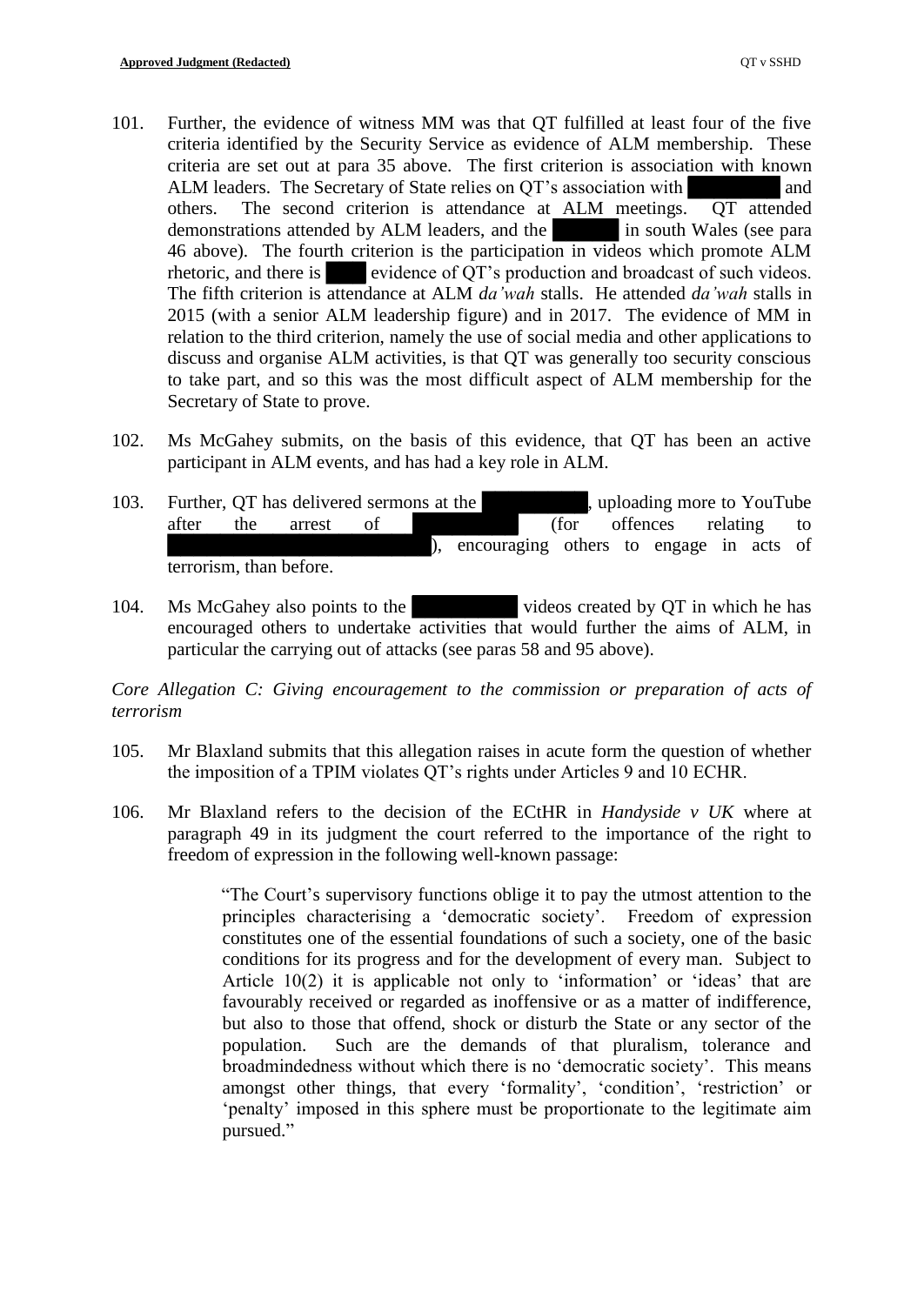- 107. QT is a Salafist. Many of the views held by Salafist Muslims are, Mr Blaxland observes, shocking and offensive to those who do not subscribe to their literalist interpretation of the Qu'ran. The Secretary of State assesses Salafism to be extremist but those views are held by millions of Muslims around the world. Accordingly the proselytization of Salafist views cannot on its own amount to encouragement to commit acts of terrorism. Mr Blaxland submits that therefore the only question is whether the context in which the words are used amounts to such encouragement. Mr Blaxland accepts that QT's failure to condemn the murder of Lee Rigby is likely to shock most members of the public, and his repeated assertion that he neither condones nor condemns terrorism may be said to be offensive. However, whilst coming close to the line, Mr Blaxland submits that the evidence demonstrates that QT has remained the right side of the line. His focus is on what he alleges to be the causes of terrorism. None of what he has said amounts to encouragement to acts of terrorism.
- 108. Mr Blaxland submits that if it is not possible to bring a successful prosecution in respect of public statements then the court should not be satisfied either that the material amounts to TRA or that there is a necessity to impose a TPIM. To hold otherwise, he submits, would constitute a disproportionate interference with an individual's rights to freedom of expression and religion. The only substantial evidential basis for the necessity for TPIM in the present case, Mr Blaxland submits, is QT's public speeches. However, the criminal law provides strict and clearly defined limits on the exercise of freedom of speech in the context of encouragement to commit acts of terrorism. If there is sufficient evidence on which to base a criminal prosecution then QT should be charged; if not, then there can be no necessity for a TPIM, which disproportionately interferes with his Convention rights.
- 109. In support of this allegation, the Secretary of State relies principally on two forms of activity. First, the creation and uploading onto the Internet of videos encouraging others to take terrorist action; and second, the giving of sermons at
- 110. The Secretary of State assesses that QT's target audience is likely to be young, vulnerable and impressionable, and that such an audience would (i) receive the key message of encouragement to violence in the cause of Islam, and (ii) recognise that QT, in saying repeatedly in his videos that he did not condemn or condone terrorism, was making such statements insincerely and to avoid prosecution.
- 111. The Secretary of State also relies on QT's participation in *da'wah* stalls. *Da'wah* is not assessed to be a means of immediate recruitment of individuals to carry out terror attacks, but a means of identifying those who may be susceptible to radicalisation, and at an early stage of engagement with them (see para 36 above).
- 112. The Secretary of State submits that QT's videos which encourage and glorify violence and the cause of Islamist extremism do not attract the protection of Articles 9 or 10. In making this submission the Secretary of State relies on Article 17 ECHR which provides:

"Nothing in [the] Convention may be interpreted as implying for any State, group or person any right to engage in any activity or perform any act aimed at the destruction of any of the rights and freedoms set forth herein or at their limitation to a greater extent than is provided for in the Convention."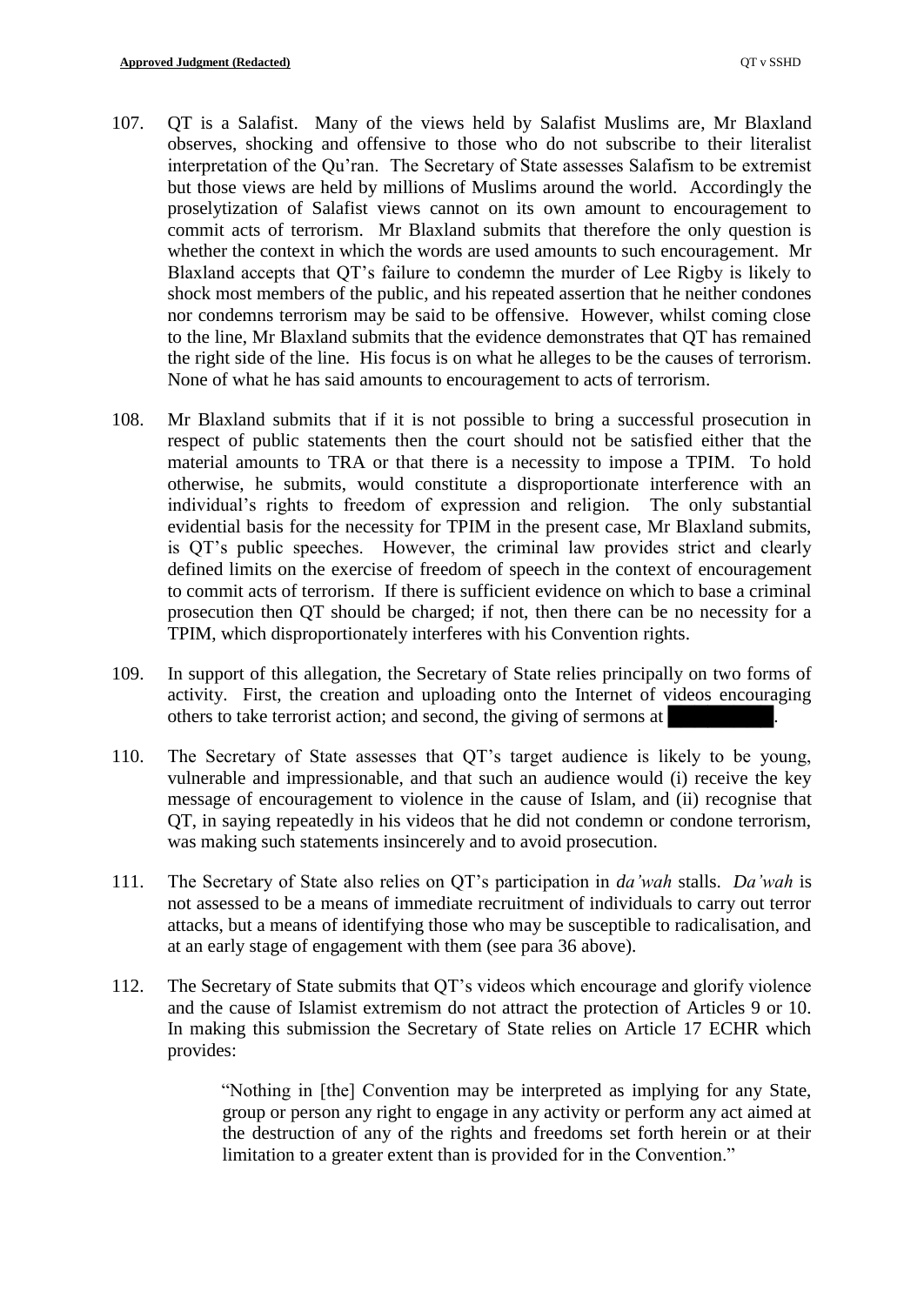Alternatively, even if QT's videos attract the protection of Articles 9 and 10, Ms McGahey submits that interference through the TPIM provisions with his right to express views that encourage others to commit acts of terrorism is clearly proportionate to the legitimate aim of preventing such encouragement.

113. I accept Ms McGahey's submission that the consideration of "encouragement" by Holroyde J in the course of his sentencing remarks in *R v Choudary and Raman*, albeit when dealing with criminal offences, is relevant in the TPIM context. The judge stated:

> "Thirdly, it is necessary for me to consider not only any harm which you actually caused but also the harm which your offences were intended to cause or might foreseeably have caused. In this regard, it is relevant to consider the sort of persons who were likely to view your broadcasts and listen to your words. Some, no doubt, would approach them with an open mind and form a considered opinion as to the merits of what you said. It was however in my view very likely that a significant proportion of those who would listen to your words would be impressionable persons who were looking to you for guidance as to how they should act, and who would be ready to do what you said was necessary or appropriate. Furthermore, when you were delivering your lectures you could have no control over the way in which those who were influenced by you would choose to show their support for ISIS. You may not have specifically invited acts of violence, and there was no evidence that any specific person was encouraged by what you said to commit a specific act: but it was in my view very likely that some of your followers would be influenced by your words. You said nothing to limit the ways in which you were inviting support for ISIS to be shown. You said nothing to condemn any aspect of what ISIS was doing at the time. In that way you indirectly encouraged violent terrorist activity. …"

- 114. I agree with Ms McGahey's submission that Mr Blaxland's contention that if it is not possible to bring a prosecution there should be no TPIM ignores that "the opportunity for closed material procedure, the different standard of proof and the different rules as to admissibility of evidence, all mark out these TPIM proceedings as distinct from prosecution in the criminal courts" (*LG, IM and JM* per Nicol J at para 56).
- 115. Notwithstanding his defence and the jury's verdict, the Security Service continue to rely on the assessments outlined within this NSS1. The Secretary of State does not accept that the OPEN evidence is the only evidence in the case, and that evidence is limited, in practical terms, to evidence of QT's "public speeches".

*The necessity of the TPIM and the measures under it* 

- 116. The OPEN reasons why the measures, collectively and individually, were considered necessary to mitigate the national security risk which QT was assessed to pose to the public are set out in detail in Sections C and D of the NSS1. That evidence explaining the necessity of the measures was not challenged in OPEN.
- 117. The Secretary of State submits that all of the measures imposed under the TPIM notice were necessary for the reasons set out at paragraph 63 above.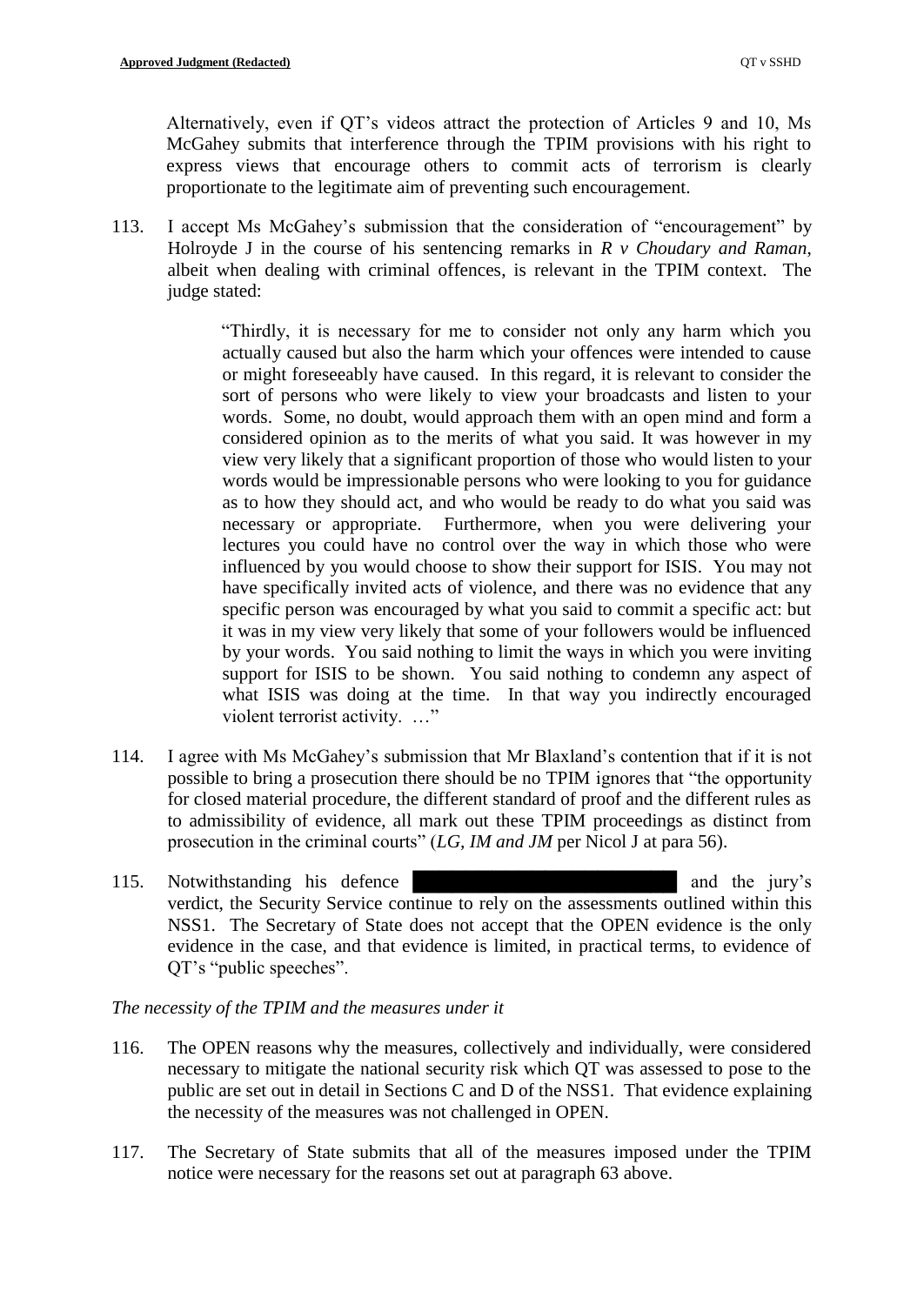#### *The proportionality assessment*

- 118. Mr Blaxland sets out at paragraphs 110-140 of his skeleton argument dated 14 June 2019 his submissions on the impact of the individual measures for the purposes of the proportionality assessment.
- 119. Mr Blaxland makes two general points. First he asks the court to consider not only whether the extensive measures are excessive because they duplicate the protections claimed (multiple measures are justified by the risk of absconding, for example), but also whether they are disproportionate because by placing so many intricate hurdles before QT they effectively "set him up to fail". Second, the Secretary of State has recognised the TPIM's potential to make QT "angry and more radical" and to result in "a further entrenching of his Islamist extremist views" (NSS1, para 63). This, Mr Blaxland submits, would render the TPIM counter-productive.
- 120. In relation to individual measures which had been imposed, Mr Blaxland makes the following points:
	- i) *Relocation*: the overnight residence measure (ORM) and the travel restriction measure together amount to a mandatory relocation which, he submits, were unnecessary and disproportionate. QT addresses the way in which this measure affected him in paras 5-13 of his witness statement. Weighed against the impact of these measures on QT, Mr Blaxland submits that their impact on any risk he posed was minimal. Insofar as relocation was assessed as necessary to prevent contact with Islamist extremists it was suggested that such an aim could have been more effectively and proportionately achieved with association restrictions.
	- ii) *Exclusion measure*: this purports to criminalise QT for, for example, entering a "drop off point" that is "adjacent" to a railway station. There was considerable scope for such a restriction to be breached unintentionally and/or unknowingly.
	- iii) *Financial services measure*: it was oppressive for QT to be restricted from withdrawing more than £75 in any one week.
	- iv) *Property measure*: the restriction on transfers in excess of £50 was excessive.
	- v) *Weapons and explosives measure*: QT had no intention of possessing weapons or explosives.
	- vi) *Association measure*: QT was content to make no contact with individuals identified by the Secretary of State or with any person who he knew or believed had been in HMP subsetsual contract a terrorist believed had been in HMP offence; similarly, he did not dispute the prohibition on communicating with persons outside the UK. However he did challenge the measure prohibiting him from meeting any other person without prior notification to the Home Office. He addressed this in his statement at paras 17-20. Further, Mr Blaxland submits it is unrealistic to suggest there was a risk of terrorism justifying a major disruption to QT's private life arising from chance encounters between him and other members of the public.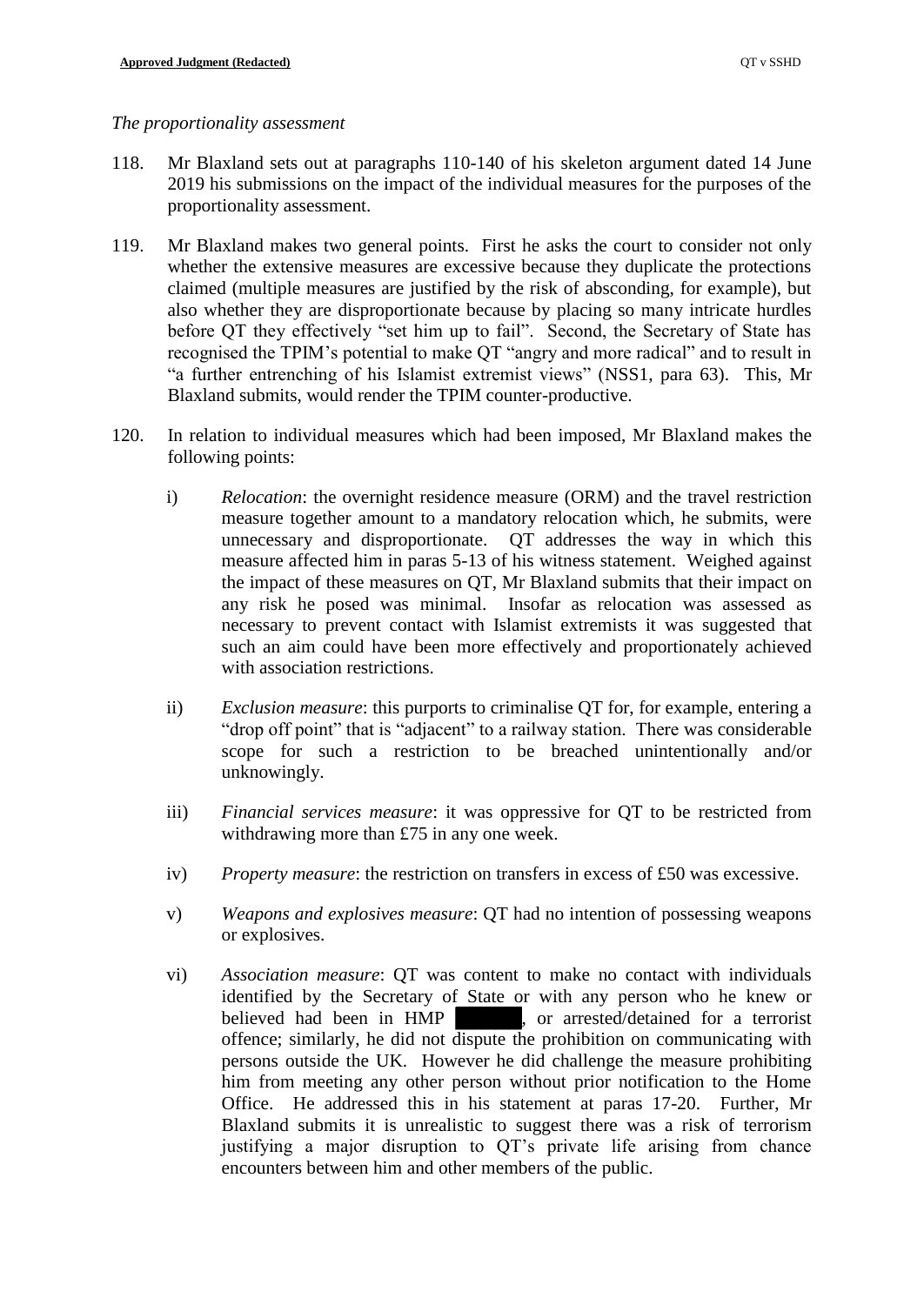vii) *Reporting measure*: QT would struggle to hold down any normal employment or other engagement if he was required to visit a police station in the middle of the afternoon three days per week.

## *Conclusion on Conditions A-D*

- 121. Condition A: I am satisfied that the Secretary of State was and continued to be satisfied that QT was or had been involved in terrorism-related activity (TRA), and I am also satisfied of that fact. It is in my judgment clear from the evidence that QT attempted to travel to IS territory in to participate in terrorism-related activity, and that he maintained an intent to travel overseas to join IS and engage in terrorismrelated activity in the future. While QT may have had some concerns for the ████████████, I am satisfied this was not his primary reason for seeking to travel to Turkey in I am also satisfied that the evidence (see paras 44 and 95 above) shows he may maintain an intent to travel overseas to join IS and engage in terrorism related activity (Core allegation A).
- 122. The evidence plainly shows that QT is a long-standing member of ALM and that, as a result of his membership and activities, he has a wide range of associates across the group, including senior leadership figures. The Secretary of State was entitled, on the evidence, to be satisfied, as I am, that the aim of ALM was, and remains, the establishment of an Islamic caliphate ruled by sharia, and that QT has taken action for the benefit of ALM. (Core allegation B).
- 123. I am also satisfied from the evidence that the Secretary of State is entitled to consider, as I do, that QT has given encouragement to the commission or preparation of acts of terrorism. He has done so as a subset of subset of subset of solution of the person statements. and online, to influence others to engage in, maintain and deepen their involvement in terrorism related activity. There are  $\blacksquare$  examples of QT's videos espousing Islamist extremist rhetoric and being supportive of IS and its actions (see para 58 above). The Secretary of State was, in my view, entitled, on the evidence, to accept the assessment of the Security Service that "a significant proportion of the people who watch [QT's] video's on social media are likely to be young, impressionable and vulnerable individuals" and that "it is very likely that some of the viewers would be influenced by his words to lend acts of support and use violence in support of terrorist organisations such as IS". The assessment that QT "is likely aware that he has radicalising influence over a significant proportion of his viewers" is, in my judgment, fully justified on the evidence (see para 59 above).
- 124. In my judgment the Secretary of State has made out his full case on Condition A in respect of the three core allegations.
- 125. Condition B: No TPIM notice relating to the Claimant has previously been in force. Section 3(6) of the 2011 Act defines "new terrorism related activity" as terrorism related activity occurring at any time. Having regard to the findings I have made in relation to Condition A I am satisfied that Condition B is also met.
- 126. Condition C: I have no doubt that the Secretary of State was entitled, on the evidence (see para 63 above), to consider that a TPIM was, at all material times, necessary for purposes connected with protecting members of the public from a risk of terrorism.